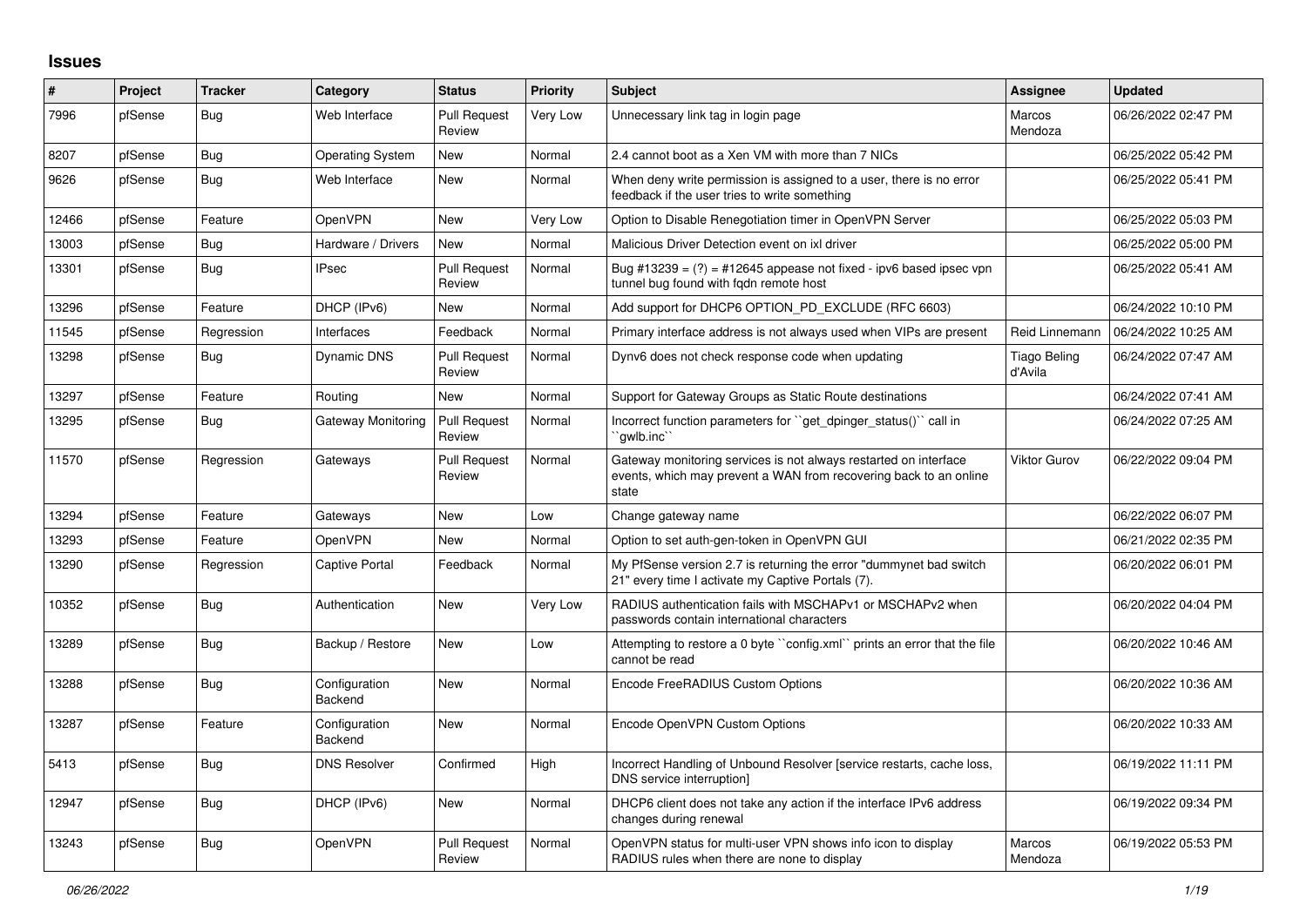| #     | Project | <b>Tracker</b> | Category                        | <b>Status</b>                 | <b>Priority</b> | Subject                                                                                         | Assignee       | <b>Updated</b>      |
|-------|---------|----------------|---------------------------------|-------------------------------|-----------------|-------------------------------------------------------------------------------------------------|----------------|---------------------|
| 13280 | pfSense | <b>Bug</b>     | Unknown                         | New                           | Normal          | Entries duplicated in /boot/loader.conf                                                         |                | 06/19/2022 11:11 AM |
| 9296  | pfSense | <b>Bug</b>     | Aliases / Tables                | Confirmed                     | Low             | Alias content is sometimes incomplete when mixing FQDN and IP<br>address                        | Reid Linnemann | 06/18/2022 03:12 PM |
| 13279 | pfSense | <b>Bug</b>     | Interfaces                      | <b>New</b>                    | Normal          | DHCP config override affects Gateway installation.                                              |                | 06/17/2022 07:25 AM |
| 13167 | pfSense | <b>Bug</b>     | Dynamic DNS                     | New                           | Normal          | phpDynDNS: DigitalOcean ddns update fails (bad request, invalid<br>character '-' in request_id) |                | 06/16/2022 09:30 PM |
| 13277 | pfSense | Bug            | <b>IGMP Proxy</b>               | New                           | Normal          | IGMP Proxy webConfigurator Page Always Produces Error                                           |                | 06/16/2022 07:50 PM |
| 13276 | pfSense | <b>Bug</b>     | <b>IGMP Proxy</b>               | New                           | Normal          | IGMP Proxy Error Message for Logging Links to System Log Instead<br>of Routing Log              |                | 06/16/2022 07:48 PM |
| 13273 | pfSense | <b>Bug</b>     | DHCP (IPv4)                     | New                           | Normal          | dhclient can use conflicting recorded leases                                                    |                | 06/14/2022 11:07 AM |
| 13272 | pfSense | <b>Bug</b>     | <b>Captive Portal</b>           | <b>Pull Request</b><br>Review | Very Low        | Voucher CSV output has leading space before voucher code                                        | Jim Pingle     | 06/13/2022 10:27 AM |
| 13268 | pfSense | Todo           | Console Menu                    | Ready To Test   Normal        |                 | columns don't align nicely in console with medium-long interface<br>names                       |                | 06/12/2022 10:32 PM |
| 13267 | pfSense | Bug            | OpenVPN                         | New                           | Normal          | dpinger continues to run on OpenVPN gateway after OpenVPN service<br>is stopped.                |                | 06/12/2022 02:49 PM |
| 13258 | pfSense | <b>Bug</b>     | Console Menu                    | <b>Pull Request</b><br>Review | Low             | secret menu option 100                                                                          | Jim Pingle     | 06/12/2022 01:44 PM |
| 12920 | pfSense | <b>Bug</b>     | <b>Gateway Monitoring</b>       | <b>Pull Request</b><br>Review | Normal          | Gateway behavior differs when the gateway does not exist in<br>config.xml                       | Viktor Gurov   | 06/12/2022 01:27 PM |
| 13252 | pfSense | <b>Bug</b>     | Upgrade                         | New                           | Normal          | reduce frequency of php-fpm socket connection attempts from<br>check reload status              |                | 06/12/2022 11:11 AM |
| 13256 | pfSense | Feature        | DHCP (IPv4)                     | New                           | Normal          | Better handling of duplicate IPs in static DHCP assignments                                     |                | 06/11/2022 04:51 PM |
| 13264 | pfSense | Feature        | <b>IPsec</b>                    | New                           | Normal          | IPSec Phase2 select multiple PFS key groups                                                     |                | 06/10/2022 04:29 PM |
| 13263 | pfSense | <b>Bug</b>     | DHCP (IPv4)                     | New                           | Low             | Deleting a static DHCP entry when the related IP is not in the arp table<br>spams the log       |                | 06/10/2022 11:18 AM |
| 10446 | pfSense | Feature        | Rules / NAT                     | <b>New</b>                    | Very Low        | VIP address is not shown in firewall rules                                                      |                | 06/09/2022 02:07 PM |
| 13260 | pfSense | Feature        | Authentication                  | New                           | Normal          | Add support for OpenVPN static-challenge                                                        |                | 06/09/2022 02:04 PM |
| 13088 | pfSense | <b>Bug</b>     | OpenVPN                         | New                           | Normal          | OpenVPN Client Overrides: properly hide/show form fields                                        | Jim Pingle     | 06/08/2022 09:15 AM |
| 13254 | pfSense | <b>Bug</b>     | <b>DNS Resolver</b>             | New                           | Normal          | DNS resolver does not update "unbound.conf" file during link down<br>events                     |                | 06/08/2022 07:55 AM |
| 13253 | pfSense | <b>Bug</b>     | DHCP (IPv6)                     | New                           | Normal          | "dhcp6c" is not restarted when applying settings when multiple WANs<br>are configured for DHCP6 |                | 06/06/2022 02:58 PM |
| 13250 | pfSense | Todo           | DHCP (IPv4)                     | New                           | Very Low        | Clean up DHCP Server option language                                                            | Jim Pingle     | 06/06/2022 07:32 AM |
| 13245 | pfSense | Feature        | Aliases / Tables                | <b>Pull Request</b><br>Review | Normal          | Type column on Alias lists                                                                      | Jim Pingle     | 06/06/2022 07:09 AM |
| 12878 | pfSense | <b>Bug</b>     | <b>Traffic Shaper</b><br>(ALTQ) | Incomplete                    | Normal          | Traffic shaping by interface, route queue bandwidth inbound, out by a<br>large factor.          |                | 06/06/2022 07:03 AM |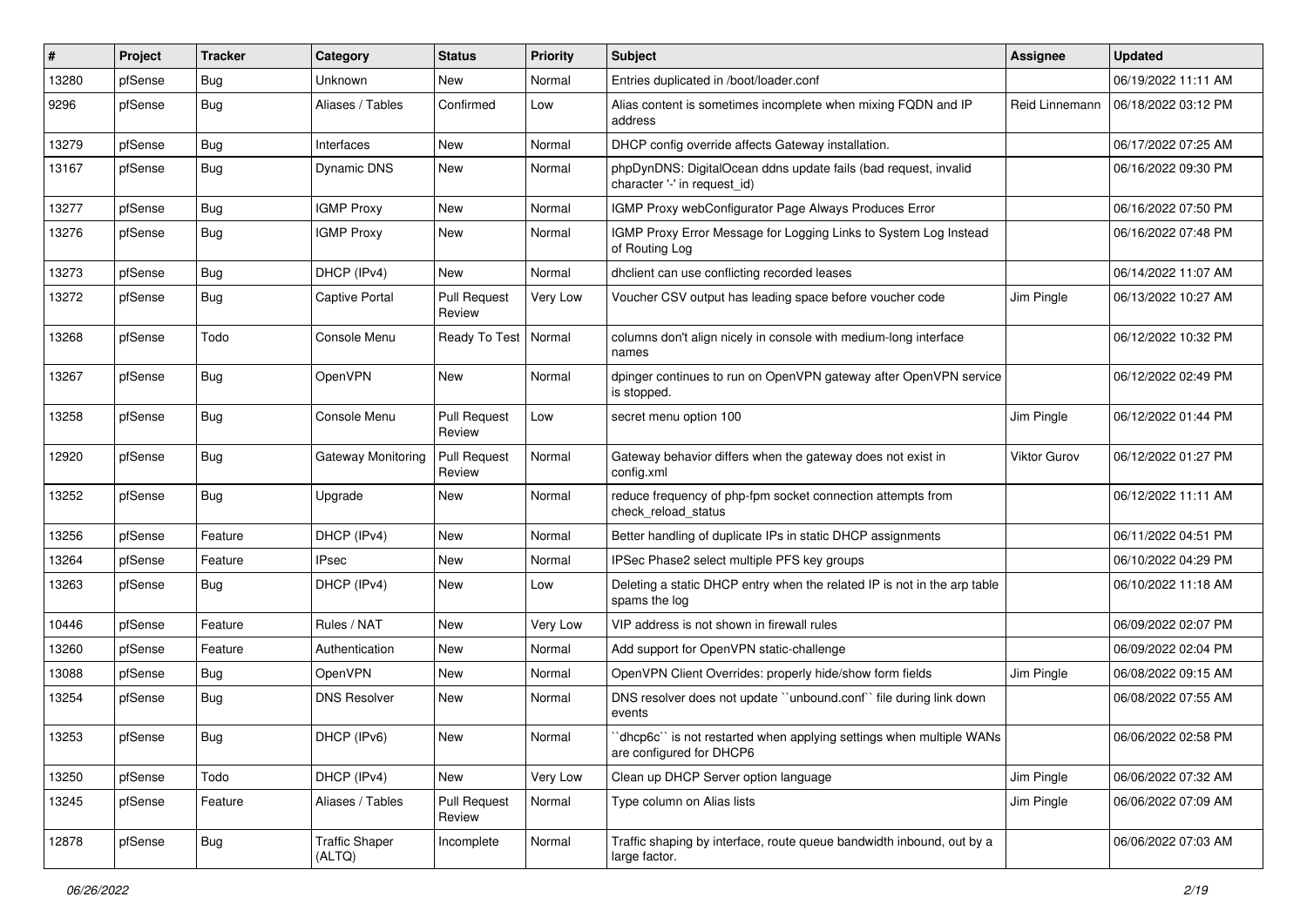| #     | Project | <b>Tracker</b> | Category              | <b>Status</b>                 | <b>Priority</b> | <b>Subject</b>                                                                                     | Assignee            | <b>Updated</b>      |
|-------|---------|----------------|-----------------------|-------------------------------|-----------------|----------------------------------------------------------------------------------------------------|---------------------|---------------------|
| 13249 | pfSense | Bug            | Console Menu          | New                           | Normal          | Running playback comands multiple times results in PHP error                                       |                     | 06/06/2022 07:02 AM |
| 13248 | pfSense | Regression     | DHCP (IPv6)           | <b>New</b>                    | Normal          | IPv6 Router Advertisements runs when config.xml does not contain an<br>entry for the interface     |                     | 06/05/2022 07:44 PM |
| 12821 | pfSense | Regression     | Hardware / Drivers    | Confirmed                     | Normal          | Intel e1000 driver (em & igb) cannot pass VLAN0 tagged packets                                     |                     | 06/05/2022 08:23 AM |
| 13244 | pfSense | Feature        | Web Interface         | New                           | Normal          | Add help text under Timezone settings in the GUI                                                   |                     | 06/03/2022 01:00 PM |
| 13242 | pfSense | Feature        | Gateway Monitoring    | New                           | Normal          | Enhancements to static route creation/deletion for dpinger monitor IPs                             |                     | 06/03/2022 11:20 AM |
| 13076 | pfSense | <b>Bug</b>     | Gateway Monitoring    | New                           | Normal          | Marking a gateway as down does not affect IPsec entries using<br>gateway groups                    |                     | 06/03/2022 10:32 AM |
| 12612 | pfSense | <b>Bug</b>     | <b>DNS Resolver</b>   | New                           | Normal          | DNS Resolver is restarted during every "rc.newwanip" event                                         |                     | 06/03/2022 07:13 AM |
| 13240 | pfSense | <b>Bug</b>     | Rules / NAT           | <b>New</b>                    | Normal          | Dynamic NPt entry UI has a couple quirks                                                           |                     | 06/02/2022 09:32 PM |
| 12095 | pfSense | <b>Bug</b>     | Authentication        | New                           | Normal          | Memory leak in pcscd                                                                               |                     | 06/01/2022 01:01 PM |
| 13237 | pfSense | <b>Bug</b>     | DHCP (IPv6)           | New                           | Normal          | dhcp6c script cannot be executed safely                                                            |                     | 06/01/2022 11:20 AM |
| 12811 | pfSense | <b>Bug</b>     | Gateway Monitoring    | <b>New</b>                    | Normal          | Services are not restarted when PPP interfaces connect                                             | Jim Pingle          | 05/31/2022 05:34 PM |
| 13215 | pfSense | <b>Bug</b>     | Captive Portal        | Assigned                      | Normal          | Allowed MAC/IP/Hostname traffic counts for authorized users                                        | Reid Linnemann      | 05/31/2022 05:31 PM |
| 13093 | pfSense | <b>Bug</b>     | Authentication        | In Progress                   | Normal          | LDAP authentication fails with extended query and RFC2307 group<br>lookups enabled                 | Chris Linstruth     | 05/31/2022 07:20 AM |
| 13226 | pfSense | Bug            | <b>Captive Portal</b> | Confirmed                     | Normal          | Captive Portal doesn't disconnect established OpenVPN link                                         | Reid Linnemann      | 05/30/2022 10:38 AM |
| 12877 | pfSense | <b>Bug</b>     | Dynamic DNS           | Feedback                      | Normal          | Cloudflare DynDNS fails to update more than two addresses                                          |                     | 05/29/2022 06:56 PM |
| 8173  | pfSense | Feature        | Interfaces            | New                           | Normal          | dhcp6c - RAW Options                                                                               |                     | 05/29/2022 05:34 PM |
| 12875 | pfSense | Bug            | Package System        | New                           | Normal          | Import zabbix-agent6 and zabbix-proxy6 from FreeBSD Ports                                          |                     | 05/28/2022 06:50 PM |
| 13228 | pfSense | <b>Bug</b>     | Interfaces            | <b>New</b>                    | Normal          | Recovering interface gateway may not be added back into gateway<br>groups and rules when expected  | Jim Pingle          | 05/28/2022 01:14 PM |
| 13227 | pfSense | Feature        | IPsec                 | New                           | High            | Enable IPSec Virtual IP Pool assignment by Radius for Mobile Users -<br>SIMPLE FIX                 |                     | 05/27/2022 10:15 AM |
| 13225 | pfSense | <b>Bug</b>     | Interfaces            | <b>New</b>                    | Normal          | Bridges with QinQ interfaces not properly set up at boot                                           | Viktor Gurov        | 05/27/2022 08:19 AM |
| 13218 | pfSense | <b>Bug</b>     | Interfaces            | <b>Pull Request</b><br>Review | Normal          | GIF-based interface MTU is assigned to parent interface on boot when<br>parent interface is a LAGG | <b>Viktor Gurov</b> | 05/27/2022 05:25 AM |
| 13224 | pfSense | Bug            | Notifications         | <b>New</b>                    | Normal          | Email notification flood when UPS (NUT) and WAN send notifications                                 |                     | 05/27/2022 01:58 AM |
| 13222 | pfSense | <b>Bug</b>     | UPnP/NAT-PMP          | New                           | Normal          | CARP IP does not listen for NAT-PMP packets                                                        |                     | 05/26/2022 02:28 PM |
| 13220 | pfSense | Feature        | Captive Portal        | New                           | Very Low        | Voucher per-roll bandwidth restrictions and traffic quotas                                         |                     | 05/26/2022 08:16 AM |
| 13219 | pfSense | Feature        | Captive Portal        | New                           | Very Low        | Enable/Disable single voucher roll                                                                 |                     | 05/26/2022 08:14 AM |
| 13217 | pfSense | <b>Bug</b>     | DHCP (IPv4)           | New                           | Normal          | dhclient using default pid file location which does not exist                                      | Viktor Gurov        | 05/26/2022 08:09 AM |
| 1831  | pfSense | Feature        | Captive Portal        | New                           | Normal          | Captive portal IPv6 support                                                                        | Reid Linnemann      | 05/25/2022 07:57 AM |
| 9536  | pfSense | Feature        | DHCP (IPv6)           | New                           | Normal          | Support dynamic prefix in DHCPv6 Server                                                            |                     | 05/25/2022 04:27 AM |
| 13014 | pfSense | Bug            | <b>IPsec</b>          | New                           | Normal          | Charon.vici can get in a bad state                                                                 | Mateusz Guzik       | 05/24/2022 05:05 PM |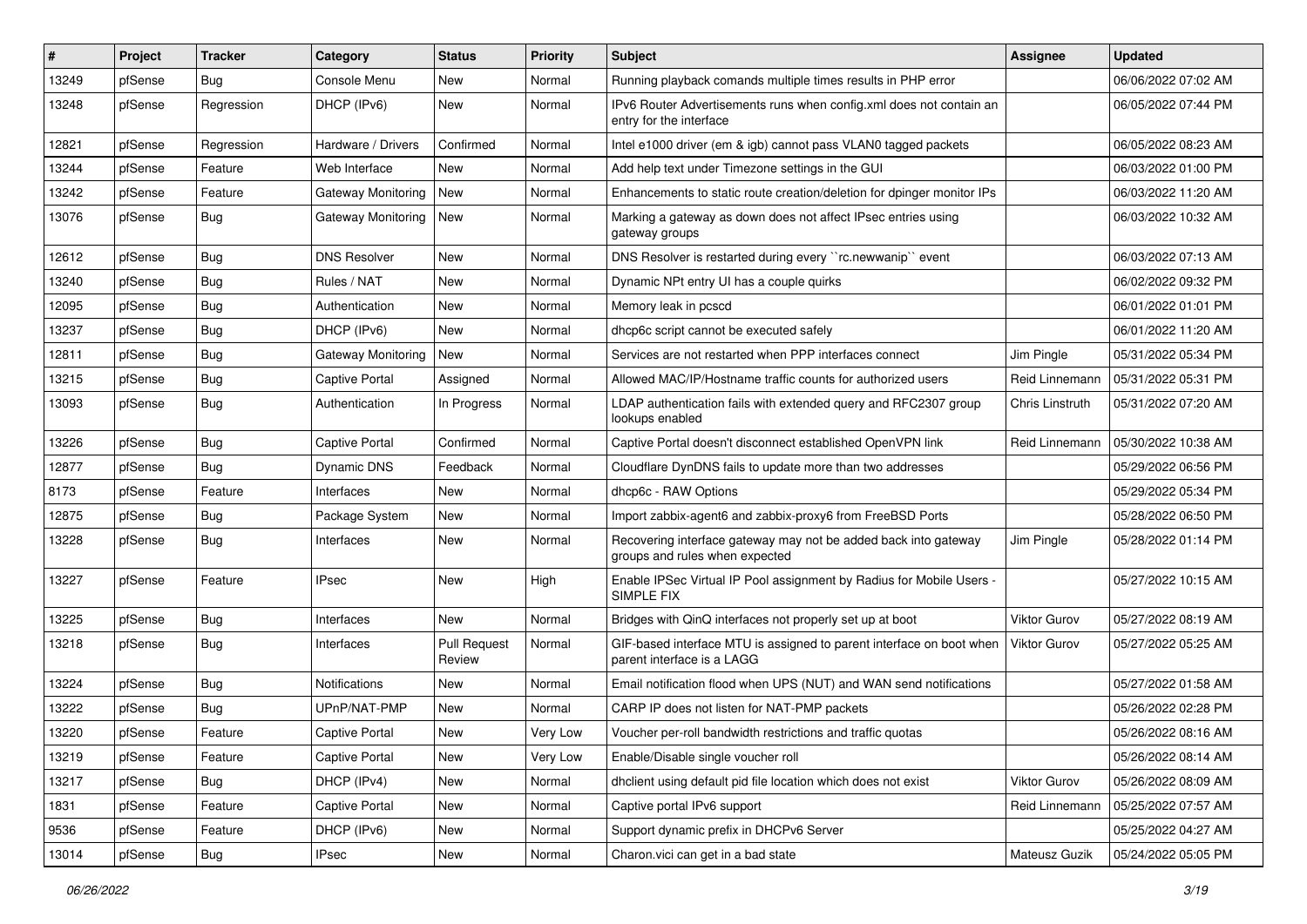| #     | Project | <b>Tracker</b> | Category             | <b>Status</b>                 | <b>Priority</b> | Subject                                                                                          | <b>Assignee</b>      | <b>Updated</b>      |
|-------|---------|----------------|----------------------|-------------------------------|-----------------|--------------------------------------------------------------------------------------------------|----------------------|---------------------|
| 12796 | pfSense | <b>Bug</b>     | Upgrade              | Confirmed                     | Normal          | 2.5.2 -> 2.6.0 upgrade segfaults if certain packages are installed.                              |                      | 05/24/2022 07:43 AM |
| 11539 | pfSense | Bug            | <b>IPsec</b>         | Feedback                      | Normal          | Mobile IPsec "split include" value of 0.0.0.0/0 causes some clients to<br>fail                   | Jim Pingle           | 05/23/2022 12:33 AM |
| 4451  | pfSense | <b>Bug</b>     | DHCP (IPv4)          | New                           | Low             | Status DHCP Leases shows double entries for static entries without IP<br>address                 | <b>Phillip Davis</b> | 05/21/2022 04:55 PM |
| 13102 | pfSense | Bug            | <b>IPsec</b>         | New                           | Normal          | Deleting an IPSec tunnel doesn't destroy the SA (SADs/SPDs), causes<br>crash in status_ipsec.php | <b>Viktor Gurov</b>  | 05/20/2022 01:07 PM |
| 13187 | pfSense | Documentation  | Upgrade              | <b>New</b>                    | Normal          | Azure Frequently asked questions                                                                 |                      | 05/20/2022 06:52 AM |
| 12782 | pfSense | Todo           | Build / Release      | New                           | Normal          | Disable compatibility flag                                                                       | <b>Brad Davis</b>    | 05/17/2022 02:33 PM |
| 12768 | pfSense | Feature        | Upgrade              | <b>New</b>                    | Normal          | pfSense-repo: Make sure default config file exists                                               |                      | 05/17/2022 02:32 PM |
| 12737 | pfSense | <b>Bug</b>     | Certificates         | New                           | Normal          | CApath is not defined by default in curl                                                         |                      | 05/17/2022 02:30 PM |
| 12632 | pfSense | <b>Bug</b>     | Gateways             | New                           | High            | Assigning a /30 WAN IP address at the console does not save the<br>gateway correctly             |                      | 05/17/2022 02:28 PM |
| 11877 | pfSense | Bug            | Web Interface        | <b>Pull Request</b><br>Review | Very Low        | Labels and description dissapear in firewall schedule edit.php                                   | <b>Viktor Gurov</b>  | 05/17/2022 02:22 PM |
| 12225 | pfSense | <b>Bug</b>     | Authentication       | <b>Pull Request</b><br>Review | Normal          | Group membership field is not needed for remote groups                                           | Viktor Gurov         | 05/17/2022 02:21 PM |
| 12385 | pfSense | Bug            | Virtual IP Addresses | <b>Pull Request</b><br>Review | Normal          | deleteVIP() does not check 1:1 NAT and Outbound NAT rules                                        | Viktor Gurov         | 05/17/2022 02:21 PM |
| 12431 | pfSense | Todo           | Web Interface        | <b>Pull Request</b><br>Review | Normal          | GUI pages should use "POST" for AJAX calls, not "GET"                                            | <b>Viktor Gurov</b>  | 05/17/2022 02:20 PM |
| 12464 | pfSense | Bug            | Logging              | <b>Pull Request</b><br>Review | Normal          | Syslog Auth messages are sent as Emergency Level                                                 |                      | 05/17/2022 02:20 PM |
| 12673 | pfSense | <b>Bug</b>     | Dashboard            | <b>Pull Request</b><br>Review | Normal          | Firewall Logs Widget fails to update at intervals below 5 seconds.                               | <b>Viktor Gurov</b>  | 05/17/2022 02:20 PM |
| 12757 | pfSense | <b>Bug</b>     | Diagnostics          | <b>Pull Request</b><br>Review | Very Low        | Clean up /etc/inc/filter.inc use of pfctl -F                                                     |                      | 05/17/2022 02:18 PM |
| 13124 | pfSense | Feature        | Web Interface        | <b>Pull Request</b><br>Review | Normal          | Option to wait for interface selection before displaying firewall rules                          |                      | 05/17/2022 02:15 PM |
| 9123  | pfSense | <b>Bug</b>     | Interfaces           | Feedback                      | Very High       | Adding/configuring vlan on ixl-devices causes ag add macylan err<br>$-53$ , aq error 14          | Luiz Souza           | 05/16/2022 07:57 AM |
| 13168 | pfSense | Feature        | Dashboard            | <b>New</b>                    | Low             | Multiple Dashboard views for a single user                                                       |                      | 05/16/2022 07:53 AM |
| 9295  | pfSense | <b>Bug</b>     | PPPoE Server         | New                           | Very High       | IPv6 PD does not work with PPPOE (Server & Client)                                               |                      | 05/15/2022 10:53 AM |
| 13165 | pfSense | Feature        | Dashboard            | <b>Pull Request</b><br>Review | Normal          | Feat: live update for Services dashboard widget                                                  |                      | 05/15/2022 01:48 AM |
| 13158 | pfSense | <b>Bug</b>     | Web Interface        | New                           | Normal          | Input validation error when applying limiter changes                                             |                      | 05/14/2022 05:32 PM |
| 13159 | pfSense | Todo           | Web Interface        | New                           | Very Low        | Decrease distance between img-buttons in webGUI to eliminate<br>mistake entry                    |                      | 05/14/2022 06:52 AM |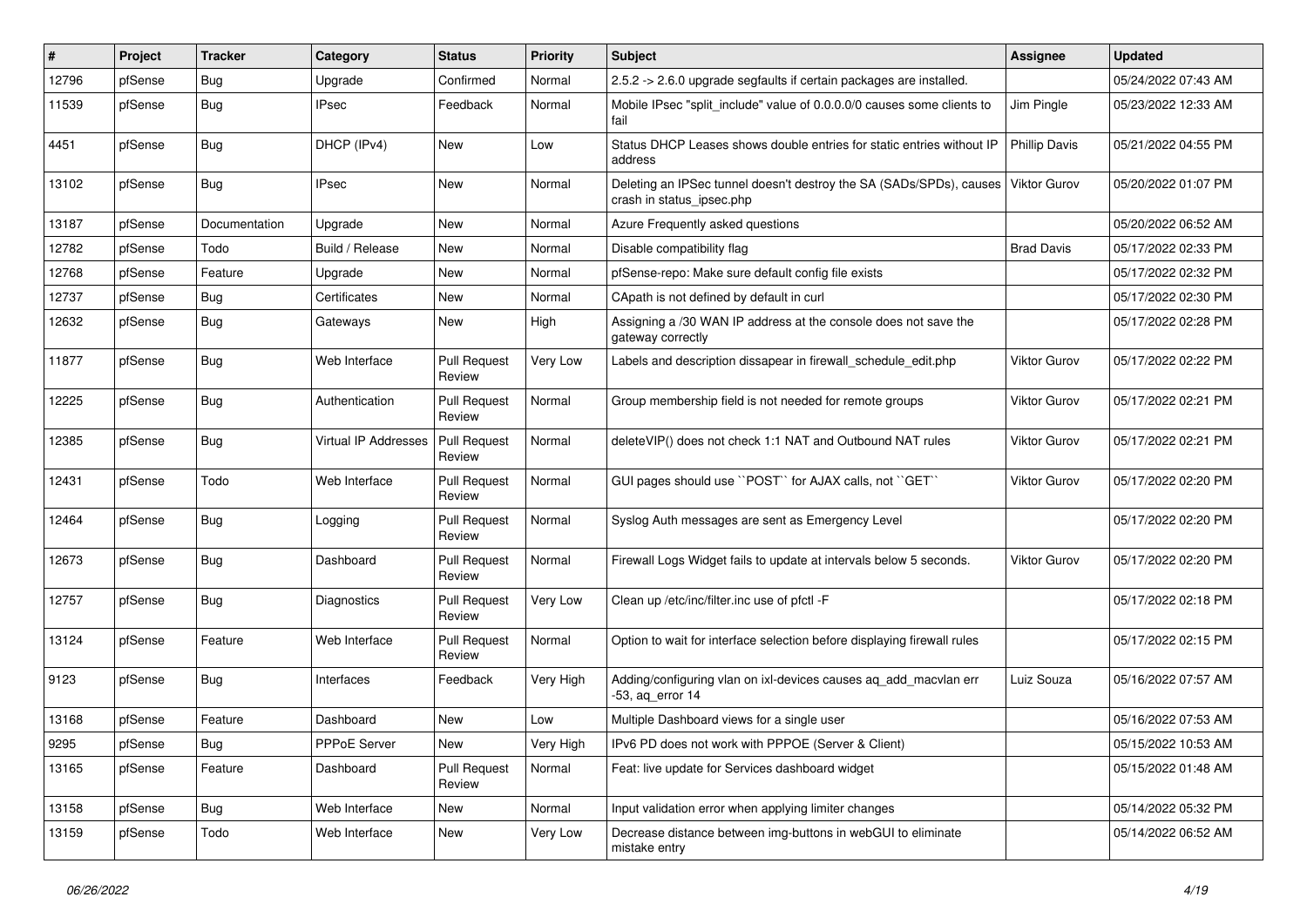| #     | Project | <b>Tracker</b> | Category                            | <b>Status</b>                 | <b>Priority</b> | Subject                                                                                                                             | <b>Assignee</b>     | <b>Updated</b>      |
|-------|---------|----------------|-------------------------------------|-------------------------------|-----------------|-------------------------------------------------------------------------------------------------------------------------------------|---------------------|---------------------|
| 13161 | pfSense | Feature        | Web Interface                       | New                           | Very Low        | FLASH PORT'S LED button, to help quickly find port that need to be<br>connected to patch&cable                                      |                     | 05/14/2022 06:35 AM |
| 9024  | pfSense | <b>Bug</b>     | <b>Traffic Shaper</b><br>(Limiters) | Feedback                      | Normal          | Ping packet loss under load when using limiters                                                                                     |                     | 05/12/2022 11:55 AM |
| 12960 | pfSense | <b>Bug</b>     | Installer                           | <b>New</b>                    | Normal          | VGA installer image defaults to serial console, serial console is default<br>in GUI settings                                        |                     | 05/10/2022 03:19 PM |
| 12079 | pfSense | Bug            | <b>IGMP Proxy</b>                   | New                           | Normal          | IGMPProxy: kernel panic, Sleeping thread owns a non-sleepable lock                                                                  | Mateusz Guzik       | 05/10/2022 03:14 PM |
| 11296 | pfSense | Bug            | Routing                             | <b>New</b>                    | Normal          | Static route targets may still reachable via default route when the<br>gateway they should route through is down                    | Viktor Gurov        | 05/10/2022 03:12 PM |
| 11091 | pfSense | <b>Bug</b>     | Interfaces                          | New                           | Normal          | Interfaces set as disabled in the configuration have an UP status in the<br>operating system at boot                                | Viktor Gurov        | 05/10/2022 03:12 PM |
| 9887  | pfSense | Bug            | Rules / NAT                         | <b>New</b>                    | Low             | Rule separator positions change when deleting multiple rules                                                                        |                     | 05/10/2022 03:11 PM |
| 3132  | pfSense | <b>Bug</b>     | Gateway Monitoring                  | In Progress                   | Normal          | Gateway events for IPv6 affect IPv4 services and vice versa                                                                         | <b>Viktor Gurov</b> | 05/10/2022 03:10 PM |
| 13144 | pfSense | Bug            | Rules / NAT                         | <b>New</b>                    | Very Low        | Firewall rule entries can get out of sync when entries are deleted while<br>other administrators are editing entries simultaneously |                     | 05/10/2022 07:26 AM |
| 13110 | pfSense | Bug            | CARP                                | New                           | Very Low        | changing CARP VIP address does not update outbound NAT interface<br>IP                                                              |                     | 05/03/2022 02:52 PM |
| 12747 | pfSense | Bug            | Logging                             | New                           | Normal          | System log is filled by sshguard                                                                                                    |                     | 05/03/2022 03:08 AM |
| 1819  | pfSense | Bug            | <b>DNS Resolver</b>                 | <b>New</b>                    | Normal          | DNS Resolver Not Registering DHCP Server Specified Domain Name                                                                      | Luiz Souza          | 04/28/2022 01:53 PM |
| 12549 | pfSense | Regression     | <b>IPsec</b>                        | New                           | Normal          | Per-user Mobile IPsec settings are not applied to connecting mobile<br>clients                                                      | Jim Pingle          | 04/26/2022 07:50 AM |
| 12335 | pfSense | Bug            | <b>IPsec</b>                        | New                           | Normal          | IPsec DNS inefficiency                                                                                                              | Jim Pingle          | 04/26/2022 07:50 AM |
| 4500  | pfSense | Bug            | UPnP/NAT-PMP                        | Confirmed                     | Normal          | Some miniupnp port mappings are not displayed in the Status page                                                                    |                     | 04/25/2022 12:49 PM |
| 13094 | pfSense | Feature        | Packet Capture                      | <b>Pull Request</b><br>Review | Normal          | Allow packet capture filtering in tagged packets                                                                                    | Marcos<br>Mendoza   | 04/24/2022 06:06 PM |
| 13091 | pfSense | Feature        | OpenVPN                             | New                           | Normal          | RFE: Ability to specify the order of OpenVPN Authentication servers                                                                 |                     | 04/22/2022 04:30 PM |
| 13090 | pfSense | Bug            | OpenVPN                             | <b>New</b>                    | Normal          | OpenVPN: do not use legacy deprecated netbios settings                                                                              | Jim Pingle          | 04/22/2022 11:19 AM |
| 13085 | pfSense | Feature        | OpenVPN                             | <b>Pull Request</b><br>Review | Normal          | OpenVPN: expose NBDD servers in GUI + fix GUI bugs                                                                                  | Jim Pingle          | 04/22/2022 11:09 AM |
| 13089 | pfSense | Bug            | OpenVPN                             | New                           | Normal          | OpenVPN: fix some netbios options were preserved even if teh<br>Netbios option was unchecked                                        | Jim Pingle          | 04/22/2022 11:06 AM |
| 13087 | pfSense | <b>Bug</b>     | OpenVPN                             | New                           | Normal          | OpenVPN Server: hide WINS servers list when netbios option is<br>unchecked while WINS servers is checked                            |                     | 04/22/2022 10:29 AM |
| 10530 | pfSense | Bug            | Upgrade                             | New                           | Normal          | Convert config version to be based on product version                                                                               |                     | 04/21/2022 12:39 PM |
| 10544 | pfSense | <b>Bug</b>     | User Manager /<br>Privileges        | New                           | Normal          | It's not possible to add a user to group operator using the gui                                                                     |                     | 04/21/2022 12:39 PM |
| 10690 | pfSense | <b>Bug</b>     | Installer                           | New                           | Low             | Not possible to make UFS install on ZFS formatted drive                                                                             |                     | 04/21/2022 12:39 PM |
| 9384  | pfSense | <b>Bug</b>     | Interfaces                          | Confirmed                     | Normal          | devd putting "\$" before variable contents when using single quotes                                                                 |                     | 04/21/2022 12:39 PM |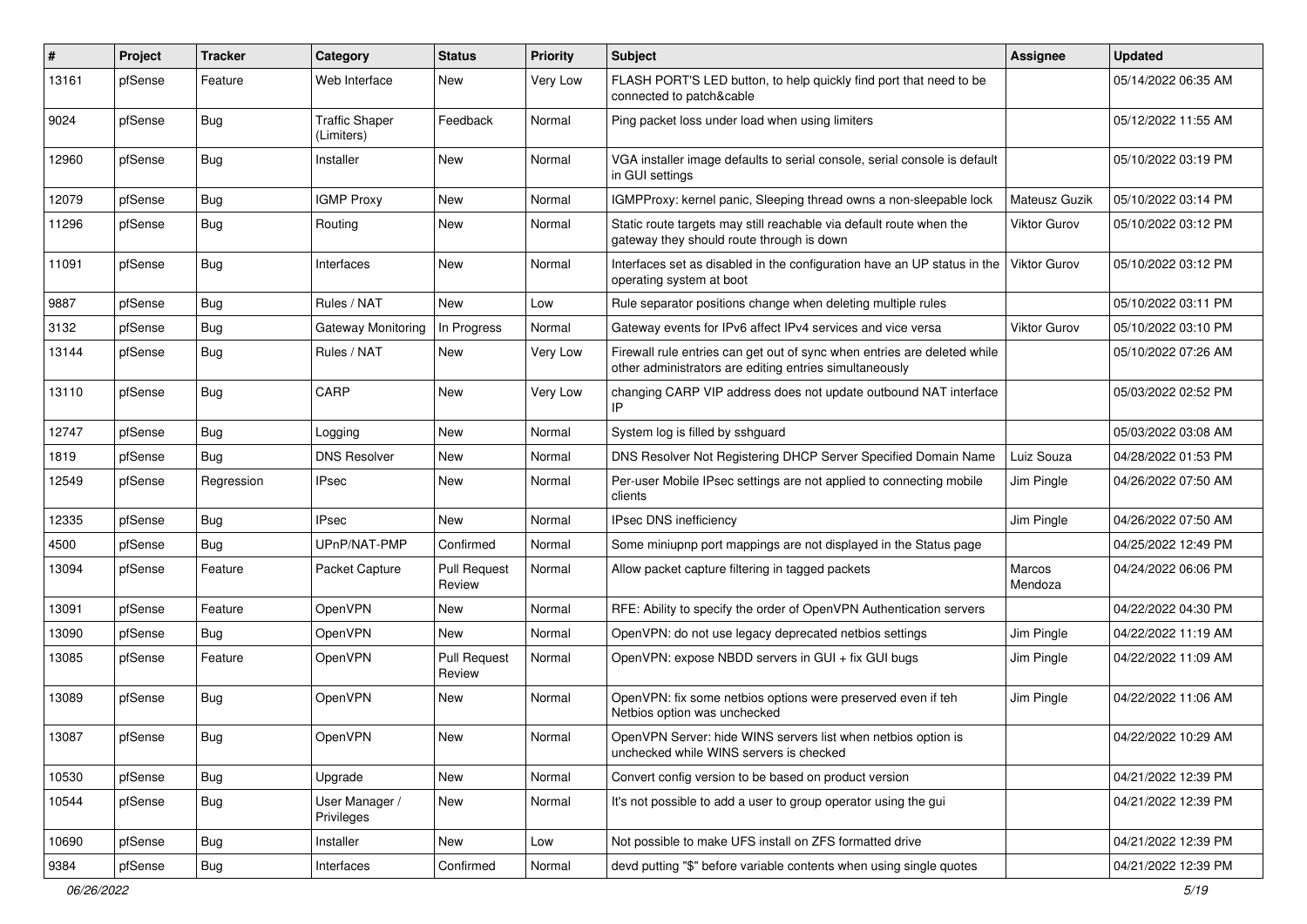| #     | Project | <b>Tracker</b> | Category                        | <b>Status</b>                 | <b>Priority</b> | <b>Subject</b>                                                                               | <b>Assignee</b> | <b>Updated</b>      |
|-------|---------|----------------|---------------------------------|-------------------------------|-----------------|----------------------------------------------------------------------------------------------|-----------------|---------------------|
| 10464 | pfSense | Todo           | Upgrade                         | New                           | Low             | Disallow package updates when a system update is available                                   |                 | 04/21/2022 12:39 PM |
| 9544  | pfSense | Feature        | Routing                         | New                           | Normal          | Enable RADIX MPATH                                                                           |                 | 04/21/2022 12:39 PM |
| 9136  | pfSense | <b>Bug</b>     | DHCP (IPv6)                     | New                           | High            | IPv6 Tracking Interfaces Lose IPv6 Address in Certain Cases                                  |                 | 04/21/2022 12:39 PM |
| 9165  | pfSense | Feature        | Authentication                  | New                           | Normal          | only IPs can be added to sshguard whitelist                                                  |                 | 04/21/2022 12:39 PM |
| 8313  | pfSense | Bug            | Notifications                   | <b>New</b>                    | Normal          | STARTTLS auto detection not working                                                          |                 | 04/21/2022 12:39 PM |
| 10513 | pfSense | Bug            | Rules / NAT                     | New                           | Normal          | State issues with policy routing and HA failover                                             |                 | 04/21/2022 12:39 PM |
| 790   | pfSense | Feature        | <b>Operating System</b>         | New                           | Normal          | Advanced options for dnsclient (resolv.conf)                                                 |                 | 04/21/2022 12:39 PM |
| 946   | pfSense | Feature        | <b>IPsec</b>                    | <b>New</b>                    | Normal          | Allow aliases to be used to define IPsec phase 2 networks                                    |                 | 04/21/2022 12:39 PM |
| 5786  | pfSense | <b>Bug</b>     | Web Interface                   | New                           | Normal          | Check WebConfigurator port for conflicts                                                     |                 | 04/21/2022 12:39 PM |
| 5510  | pfSense | Feature        | Package System                  | New                           | Normal          | Need a simple way to enable/disable package-installed services                               |                 | 04/21/2022 12:39 PM |
| 6823  | pfSense | <b>Bug</b>     | Interfaces                      | New                           | Normal          | No connectivity after changing link state to UP                                              |                 | 04/21/2022 12:39 PM |
| 7138  | pfSense | <b>Bug</b>     | DHCP (IPv6)                     | Assigned                      | Normal          | Pfsense wide dhcpv6 client doesn't recognise ifid statement                                  |                 | 04/21/2022 12:39 PM |
| 6186  | pfSense | <b>Bug</b>     | Services                        | New                           | Normal          | race conditions in service startup                                                           |                 | 04/21/2022 12:39 PM |
| 4154  | pfSense | <b>Bug</b>     | User Manager /<br>Privileges    | Confirmed                     | Normal          | RADIUS authentication not working over IPv6                                                  |                 | 04/21/2022 12:39 PM |
| 5074  | pfSense | Feature        | Upgrade                         | New                           | Normal          | Standard release notes URLs to facilitate GUI viewing before upgrade                         |                 | 04/21/2022 12:39 PM |
| 1337  | pfSense | Feature        | Interfaces                      | Assigned                      | Normal          | VLANs with different MAC address than parent interface                                       |                 | 04/21/2022 12:39 PM |
| 12183 | pfSense | Regression     | Interfaces                      | New                           | Low             | Changing MAC address for PPP parent interface stopped working                                |                 | 04/20/2022 04:16 PM |
| 13072 | pfSense | Feature        | <b>Traffic Shaper</b><br>(ALTQ) | <b>Pull Request</b><br>Review | Very Low        | Matching background/font colors of queue values with dark theme.                             |                 | 04/19/2022 07:32 AM |
| 13068 | pfSense | <b>Bug</b>     | Aliases / Tables                | <b>New</b>                    | Normal          | Error loading rules when URL Table IPs content is empty                                      |                 | 04/17/2022 09:07 PM |
| 13067 | pfSense | <b>Bug</b>     | <b>FilterDNS</b>                | New                           | Normal          | filterdns resolve interval is twice the intended value                                       |                 | 04/17/2022 07:45 PM |
| 2358  | pfSense | Feature        | Rules / NAT                     | New                           | Normal          | NAT64 Support                                                                                |                 | 04/16/2022 06:52 PM |
| 13058 | pfSense | Todo           | Rules / NAT                     | <b>New</b>                    | Normal          | Add static routes and directly connected networks back to policy route<br>negation rules     |                 | 04/13/2022 08:05 AM |
| 13054 | pfSense | Feature        | Package System                  | New                           | Normal          | Package plugin hook for web server configuration stanzas                                     | Jim Pingle      | 04/12/2022 03:04 PM |
| 13051 | pfSense | <b>Bug</b>     | <b>Traffic Shaper</b><br>(ALTQ) | New                           | Normal          | Firewall traffic shaper by interface selection unknow                                        |                 | 04/12/2022 07:03 AM |
| 12522 | pfSense | Feature        | OpenVPN                         | <b>New</b>                    | Very Low        | More flexible Client-Specific Override options for controlling options<br>pushed to clients  |                 | 04/11/2022 03:11 PM |
| 13046 | pfSense | Bug            | Rules / NAT                     | New                           | Normal          | Floating rule applied to IPv6 interface with a SLAAC DHCPv6 gateway<br>reports error on boot |                 | 04/11/2022 09:50 AM |
| 12950 | pfSense | Bug            | Routing                         | New                           | Normal          | OpenVPN as default gateway does not get set at boot time                                     |                 | 04/09/2022 05:46 PM |
| 13017 | pfSense | Feature        | Packet Capture                  | New                           | Normal          | Packet capture: add preview results while capture is running                                 |                 | 04/09/2022 11:08 AM |
| 12774 | pfSense | Bug            | Backup / Restore                | New                           | Normal          | Picture widget image is not saved in backup                                                  |                 | 04/04/2022 04:48 AM |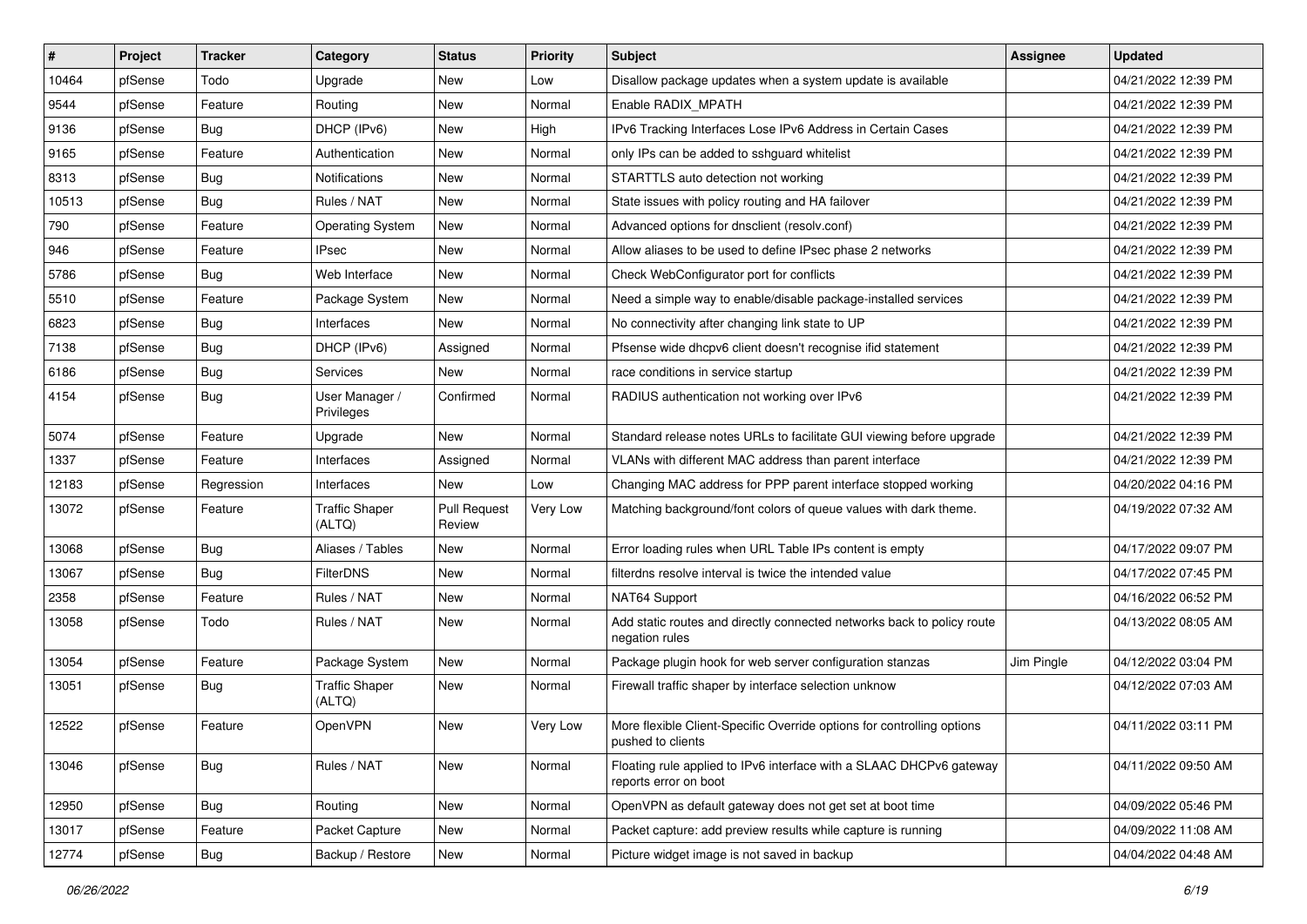| $\#$  | Project | <b>Tracker</b> | Category                                        | <b>Status</b> | <b>Priority</b> | <b>Subject</b>                                                                          | Assignee      | <b>Updated</b>      |
|-------|---------|----------------|-------------------------------------------------|---------------|-----------------|-----------------------------------------------------------------------------------------|---------------|---------------------|
| 13009 | pfSense | Feature        | OpenVPN                                         | New           | Normal          | Add option for multiple remote addresses to OpenVPN Client                              |               | 03/31/2022 12:42 PM |
| 13000 | pfSense | <b>Bug</b>     | <b>IPsec</b>                                    | <b>New</b>    | Low             | IPsec AES-GCM encryption algorithm "Key Length" field should be<br>labeled "ICV Length" |               | 03/30/2022 07:40 AM |
| 12959 | pfSense | Bug            | DHCP (IPv4)                                     | Feedback      | Normal          | dhcplease process wrongly update host file if client-hostname is empty                  |               | 03/28/2022 10:26 AM |
| 12922 | pfSense | Bug            | DHCP (IPv4)                                     | New           | Normal          | Classless static routes received on DHCP WAN can override chosen<br>default gateway     |               | 03/28/2022 10:08 AM |
| 1826  | pfSense | Feature        | <b>PPPoE Server</b>                             | <b>New</b>    | Normal          | PPPoE server IPv6 support                                                               |               | 03/25/2022 04:25 PM |
| 7783  | pfSense | Feature        | <b>Operating System</b>                         | New           | Normal          | Support for hosting VMs on pfSense using bhyve                                          |               | 03/25/2022 11:53 AM |
| 12927 | pfSense | <b>Bug</b>     | OpenVPN                                         | New           | Normal          | OpenVPN with OCSP enabled allows connections with revoked<br>certificates               |               | 03/24/2022 08:22 AM |
| 12942 | pfSense | Bug            | Gateways                                        | <b>New</b>    | Normal          | Code to kill states for old gateway when reconnecting an interface is<br>incorrect      | Jim Pingle    | 03/22/2022 01:25 PM |
| 12863 | pfSense | Feature        | Authentication                                  | <b>New</b>    | Very Low        | dynamically tune sha512crypt rounds                                                     | Jim Pingle    | 03/19/2022 12:53 PM |
| 12829 | pfSense | Bug            | <b>Traffic Shaper</b><br>(Limiters)             | Feedback      | Normal          | Dummynet kernel module fails to load after upgrade.                                     |               | 03/17/2022 09:26 AM |
| 12938 | pfSense | Bug            | <b>IPv6 Router</b><br>Advertisements<br>(RADVD) | <b>New</b>    | Normal          | MaxRtrAdvInterval would allow stale DNS servers to be deleted faster                    |               | 03/12/2022 09:37 AM |
| 855   | pfSense | Feature        | Multi-WAN                                       | New           | Normal          | Ability to selectively kill states on gateways recovery                                 |               | 03/11/2022 08:30 AM |
| 12926 | pfSense | Bug            | Interfaces                                      | Feedback      | Normal          | Changing LAGG type on CARP interfaces makes VIPs go to an "init"<br><b>State</b>        |               | 03/10/2022 10:52 AM |
| 12905 | pfSense | <b>Bug</b>     | Web Interface                                   | New           | Normal          | Add VLAN Re-assignment to Import Interface Mismatch Wizard                              |               | 03/07/2022 08:05 AM |
| 12903 | pfSense | Feature        | Notifications                                   | <b>New</b>    | Normal          | alternative authentication methods for email notifications?                             |               | 03/07/2022 07:52 AM |
| 5922  | pfSense | Feature        | <b>SNMP</b>                                     | New           | Normal          | SNMP - enable SNMP v3 functionality                                                     | Viktor Gurov  | 03/02/2022 02:40 PM |
| 12888 | pfSense | <b>Bug</b>     | Rules / NAT                                     | New           | Normal          | pfSense sends un-NATed packets during OpenVPN startup                                   |               | 03/01/2022 03:13 PM |
| 4632  | pfSense | Feature        | <b>Operating System</b>                         | New           | Normal          | Support for Multipath TCP (MPTCP)                                                       | Jim Thompson  | 03/01/2022 05:39 AM |
| 11778 | pfSense | Bug            | OpenVPN                                         | New           | Normal          | OpenVPN uses 100% CPU after experiencing packet loss                                    |               | 02/28/2022 07:38 AM |
| 12857 | pfSense | <b>Bug</b>     | Gateways                                        | New           | Normal          | Firewall gateway goes away when making changes to Bridge0 device                        |               | 02/27/2022 11:20 AM |
| 12259 | pfSense | Bug            | <b>Operating System</b>                         | New           | Normal          | Intel em NICs Suffering Performance Degradation on FreeBSD12                            |               | 02/25/2022 09:28 PM |
| 12874 | pfSense | Feature        | OpenVPN                                         | New           | Normal          | OpenVPN RADIUS Framed-Pool                                                              |               | 02/25/2022 02:24 PM |
| 12849 | pfSense | <b>Bug</b>     | <b>Operating System</b>                         | New           | Normal          | pfsync kernel crash on reboot                                                           | Mateusz Guzik | 02/22/2022 02:02 PM |
| 12853 | pfSense | <b>Bug</b>     | <b>NAT Reflection</b>                           | Feedback      | High            | Network Address Translation - Pure NAT pfsense freeze after reboot                      |               | 02/22/2022 08:40 AM |
| 12850 | pfSense | <b>Bug</b>     | Routing                                         | New           | Low             | Console error during boot: ``route: route has not been found``                          |               | 02/22/2022 08:27 AM |
| 12553 | pfSense | Feature        | Backup / Restore                                | <b>New</b>    | Normal          | Auto Config Backup: Allow selecting multiple backups for deletion                       |               | 02/22/2022 04:27 AM |
| 12848 | pfSense | Feature        | Dynamic DNS                                     | New           | Normal          | Evaluation of the DynDNS "Result Match" string                                          |               | 02/22/2022 02:01 AM |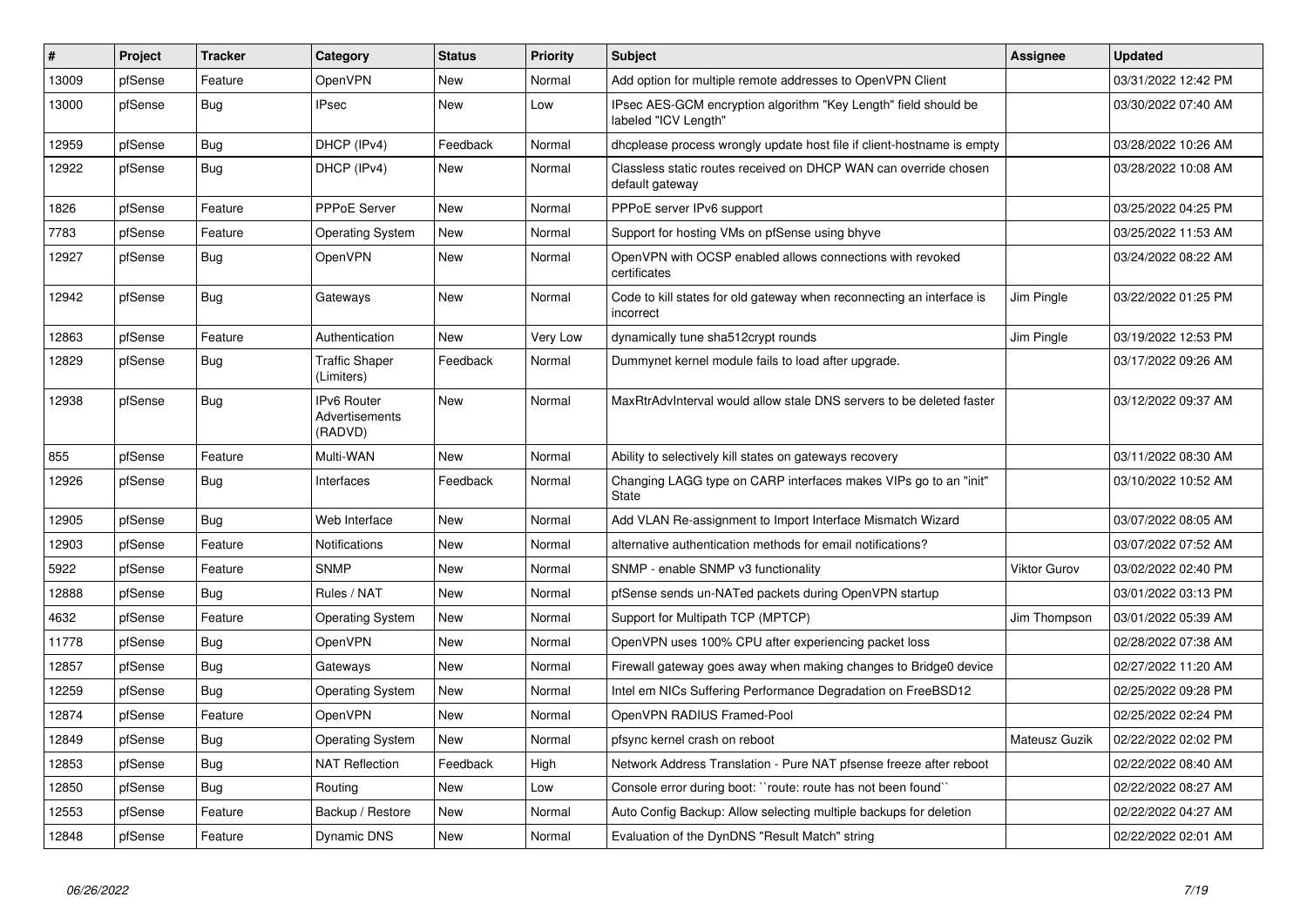| #     | Project | <b>Tracker</b> | Category              | <b>Status</b>                 | <b>Priority</b> | Subject                                                                                                                                                | <b>Assignee</b>       | <b>Updated</b>      |
|-------|---------|----------------|-----------------------|-------------------------------|-----------------|--------------------------------------------------------------------------------------------------------------------------------------------------------|-----------------------|---------------------|
| 12828 | pfSense | <b>Bug</b>     | Wireless              | New                           | Normal          | pfSense keeps crashing (Fatal trap 12: page fault while in kernel<br>mode)                                                                             |                       | 02/21/2022 07:55 AM |
| 12708 | pfSense | Bug            | Aliases / Tables      | New                           | Normal          | alias with non resolving DNS entry breaks underlying pf table                                                                                          |                       | 02/20/2022 06:13 PM |
| 12823 | pfSense | <b>Bug</b>     | DHCP (IPv6)           | <b>New</b>                    | Normal          | Multiple DHCP6 WAN connections PPPoE interface 'defached' status                                                                                       |                       | 02/18/2022 05:39 AM |
| 8882  | pfSense | Bug            | Interfaces            | Incomplete                    | Normal          | Interface assignments lost on reboot                                                                                                                   |                       | 02/17/2022 02:24 PM |
| 12813 | pfSense | Feature        | Installer             | <b>New</b>                    | Low             | Recover extra data in the installer                                                                                                                    |                       | 02/17/2022 07:52 AM |
| 10395 | pfSense | Feature        | Dashboard             | New                           | Low             | Add Dashboard System Information support for more PC Engines APU<br>boards                                                                             |                       | 02/17/2022 01:02 AM |
| 12797 | pfSense | <b>Bug</b>     | UPnP/NAT-PMP          | New                           | Normal          | UPnP+STUN forms invalid outbound NAT rules using the external<br>address discovered from STUN                                                          |                       | 02/15/2022 01:01 PM |
| 12543 | pfSense | <b>Bug</b>     | Web Interface         | Feedback                      | Normal          | Deleteing a Outbound NAT rule gave me an empty rule and displayed<br>php error in UI.                                                                  |                       | 02/14/2022 04:36 AM |
| 8179  | pfSense | <b>Bug</b>     | DHCP (IPv4)           | Feedback                      | Normal          | Incorrect reverse DNS zone in DHCP server config for<br>non-octet-aligned subnet mask                                                                  | Renato Botelho        | 02/09/2022 11:17 PM |
| 8100  | pfSense | Bug            | CARP                  | New                           | Normal          | pfsync Initially Deletes States on Primary for Connections Established<br>through Secondary                                                            | Luiz Souza            | 02/08/2022 12:59 PM |
| 6799  | pfSense | Bug            | Rules / NAT           | <b>New</b>                    | Normal          | Using NOT (!) with interface subnet macros results unexpected traffic<br>passing when multiple subnets are included in the macro (i.e. VIP<br>subnets) |                       | 02/07/2022 02:18 PM |
| 12762 | pfSense | <b>Bug</b>     | <b>IPsec</b>          | New                           | Normal          | IPsec keep alive check ignores Child SA Start Action                                                                                                   | Viktor Gurov          | 02/07/2022 11:21 AM |
| 12764 | pfSense | <b>Bug</b>     | Gateways              | New                           | Normal          | VTI gateway status is pending after assigning the VTI interface                                                                                        |                       | 02/07/2022 05:41 AM |
| 12243 | pfSense | Todo           | Package System        | New                           | Normal          | Implement "plugin_interfaces()"                                                                                                                        |                       | 02/07/2022 03:50 AM |
| 12746 | pfSense | Feature        | Interfaces            | <b>New</b>                    | High            | IPoE feature for WAN interface                                                                                                                         |                       | 02/01/2022 01:42 AM |
| 12734 | pfSense | <b>Bug</b>     | Web Interface         | Incomplete                    | Low             | Long hostname breaks DHCP leases layout                                                                                                                |                       | 01/31/2022 01:03 PM |
| 12740 | pfSense | <b>Bug</b>     | FreeBSD               | Incomplete                    | Normal          | panic: esp input cb: Unexpected address family                                                                                                         |                       | 01/27/2022 01:19 PM |
| 12730 | pfSense | <b>Bug</b>     | <b>Captive Portal</b> | New                           | Normal          | RADIUS accounting does not work if WAN is down                                                                                                         |                       | 01/26/2022 05:13 AM |
| 12726 | pfSense | <b>Bug</b>     | Authentication        | <b>New</b>                    | Normal          | LDAP select container button auto populate                                                                                                             |                       | 01/25/2022 01:48 PM |
| 12705 | pfSense | <b>Bug</b>     | <b>IPsec</b>          | Incomplete                    | Normal          | ECDSA certificate does not work for IPSec VPN phase 1                                                                                                  |                       | 01/24/2022 03:22 PM |
| 12720 | pfSense | <b>Bug</b>     | Rules / NAT           | <b>Pull Request</b><br>Review | Normal          | Hide the "tag" field on non-floating tabs                                                                                                              | Viktor Gurov          | 01/24/2022 03:11 PM |
| 12715 | pfSense | Bug            | Authentication        | New                           | Normal          | Long system startup time when LDAP is configured and unavailable<br>during startup.                                                                    | Christian<br>McDonald | 01/24/2022 05:50 AM |
| 7329  | pfSense | Bug            | <b>DNS Forwarder</b>  | New                           | Low             | DHCP Not Updating DNS                                                                                                                                  |                       | 01/21/2022 09:16 PM |
| 7352  | pfSense | <b>Bug</b>     | Routing               | New                           | Normal          | pfSense IPv6 static route is dumped after a WAN flap                                                                                                   |                       | 01/20/2022 09:35 AM |
| 12382 | pfSense | Regression     | OpenVPN               | New                           | Normal          | Certificate Depth checking creates OpenVPN micro-outages every<br>time a user authenticates after 2.5.2 upgrade                                        |                       | 01/17/2022 04:17 AM |
| 2234  | pfSense | Bug            | Web Interface         | Confirmed                     | Low             | Status: Traffic Graph - only shows interface's subnet                                                                                                  |                       | 01/15/2022 08:33 PM |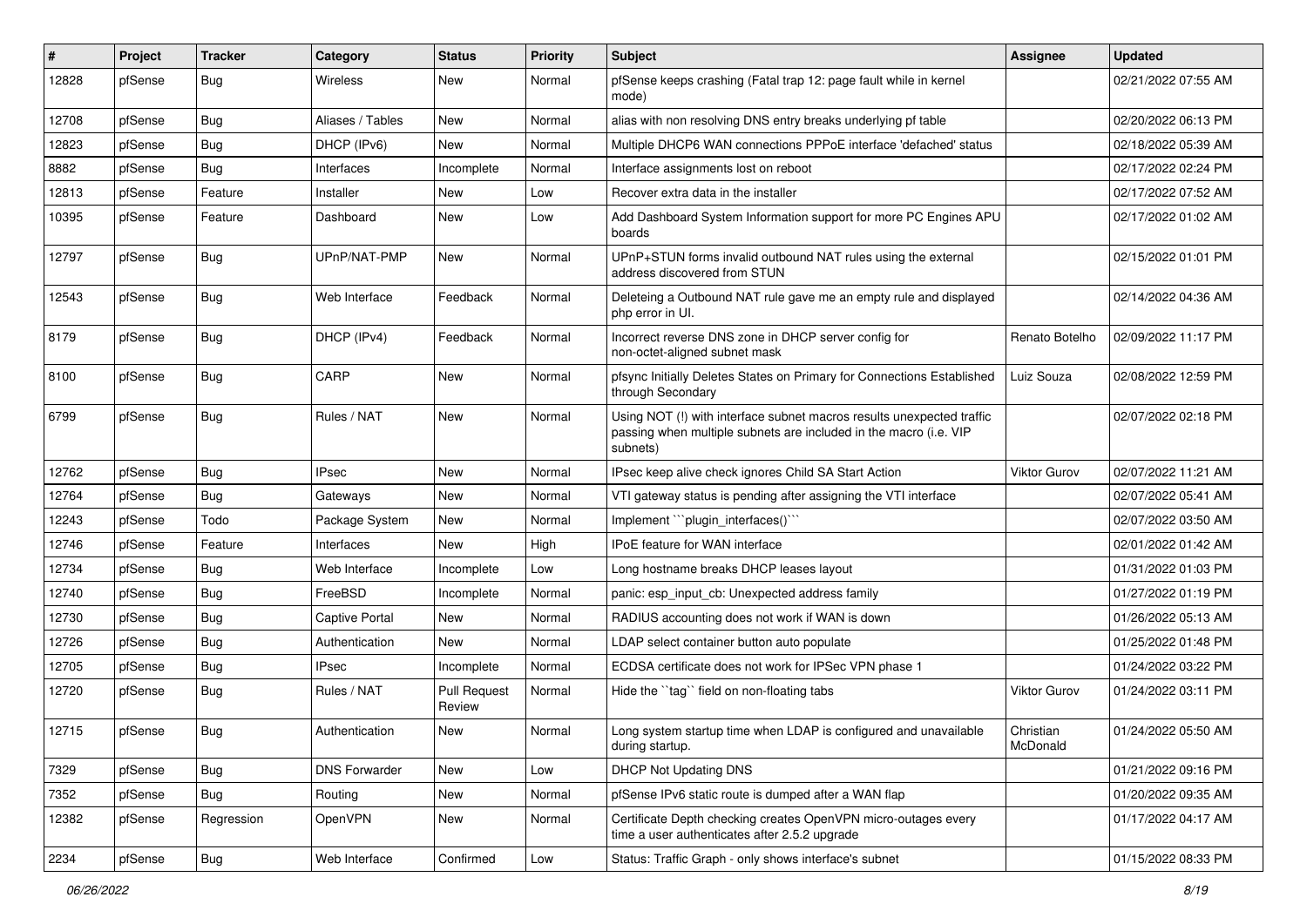| $\vert$ # | Project | <b>Tracker</b> | Category                        | <b>Status</b> | <b>Priority</b> | Subject                                                                                                                       | <b>Assignee</b> | <b>Updated</b>      |
|-----------|---------|----------------|---------------------------------|---------------|-----------------|-------------------------------------------------------------------------------------------------------------------------------|-----------------|---------------------|
| 6926      | pfSense | <b>Bug</b>     | UPnP/NAT-PMP                    | New           | Normal          | Miniupnp advertising expired IPv6 address                                                                                     |                 | 01/15/2022 08:29 PM |
| 10843     | pfSense | Feature        | Authentication                  | New           | Normal          | Allow user manager settings to specify multiple authentication servers                                                        |                 | 01/13/2022 07:22 AM |
| 12679     | pfSense | Feature        | Interfaces                      | New           | Normal          | Remind user to update DHCPv6 range when changing interface IPv6<br>prefix                                                     |                 | 01/12/2022 07:36 AM |
| 12676     | pfSense | Feature        | Rules / NAT                     | <b>New</b>    | Normal          | Add the Tagged option on the Port Forward rules edit page                                                                     |                 | 01/11/2022 05:52 AM |
| 1849      | pfSense | <b>Bug</b>     | <b>Traffic Shaper</b><br>(ALTQ) | New           | Normal          | Traffic shaper - By Queue view needs to show/use friendly inerface<br>names                                                   |                 | 01/10/2022 08:10 AM |
| 5253      | pfSense | Bug            | <b>PPP</b> Interfaces           | New           | Normal          | 3gstats.php 100% CPU                                                                                                          |                 | 01/08/2022 05:02 PM |
| 12665     | pfSense | Feature        | Rules / NAT                     | New           | Normal          | Ability to add custom pf rules from the GUI                                                                                   |                 | 01/07/2022 09:30 AM |
| 4242      | pfSense | Feature        | Authentication                  | New           | Normal          | Two Factor or OTP Authentication for Admin Interface                                                                          |                 | 01/04/2022 12:07 PM |
| 11927     | pfSense | Feature        | DHCP (IPv4)                     | Feedback      | Normal          | Allow DHCP not to serve a gateway - small fix                                                                                 |                 | 01/03/2022 04:17 PM |
| 7626      | pfSense | Feature        | Interfaces                      | New           | Normal          | Add IPoE support for WAN                                                                                                      |                 | 01/01/2022 12:31 AM |
| 8113      | pfSense | Bug            | Interfaces                      | New           | Normal          | MTU setting on bridge, openvpn clients ignored                                                                                |                 | 12/31/2021 05:55 PM |
| 7400      | pfSense | Bug            | <b>Traffic Graphs</b>           | Assigned      | Normal          | Traffic Graphs show bad data on 2.3.3 1                                                                                       | Jared Dillard   | 12/31/2021 05:47 PM |
| 6993      | pfSense | <b>Bug</b>     | OpenVPN                         | New           | Normal          | OpenVPN status error during CARP state transition                                                                             | James Webb      | 12/31/2021 05:44 PM |
| 7113      | pfSense | <b>Bug</b>     | Dashboard                       | <b>New</b>    | Normal          | Interface name in Traffic Graphs                                                                                              |                 | 12/31/2021 05:40 PM |
| 4345      | pfSense | <b>Bug</b>     | <b>Operating System</b>         | Confirmed     | Normal          | Traffic Shaping doesn't work with Xen netfront driver                                                                         |                 | 12/31/2021 05:30 PM |
| 5629      | pfSense | Bug            | <b>IPsec</b>                    | <b>New</b>    | Normal          | Allow for IPsec configuration using certs without a CA                                                                        |                 | 12/31/2021 05:21 PM |
| 6289      | pfSense | Bug            | Interfaces                      | New           | Normal          | IPv6 address not given to track6 interfaces on create                                                                         |                 | 12/30/2021 04:17 AM |
| 11872     | pfSense | Bug            | Interfaces                      | New           | Normal          | gif interfaces reporting incorrect traffic counters                                                                           |                 | 12/30/2021 04:00 AM |
| 11759     | pfSense | <b>Bug</b>     | Dashboard                       | <b>New</b>    | Normal          | Traffic graphs on dashboard double upload on pppoe links                                                                      |                 | 12/30/2021 04:00 AM |
| 12648     | pfSense | Bug            | <b>Captive Portal</b>           | New           | Normal          | Undocumented variables 'listenporthttp' and 'listenporthttps'                                                                 |                 | 12/28/2021 10:44 AM |
| 12070     | pfSense | Bug            | DHCP (IPv4)                     | <b>New</b>    | Low             | VLAN0 for WAN DHCP                                                                                                            |                 | 12/23/2021 04:31 PM |
| 10732     | pfSense | Feature        | <b>High Availability</b>        | New           | Very Low        | Warning banner for secondary HA node                                                                                          |                 | 12/23/2021 03:34 AM |
| 12473     | pfSense | Feature        | <b>IPsec</b>                    | New           | Normal          | Allow user adjustment of IPsec Keep Alive periodic checks                                                                     |                 | 12/22/2021 05:59 AM |
| 12215     | pfSense | Regression     | OpenVPN                         | Feedback      | Normal          | OpenVPN does not resync when running on a gateway group                                                                       |                 | 12/22/2021 05:49 AM |
| 11588     | pfSense | Feature        | WireGuard                       | New           | Low             | Automatically suggest next IP address in Wireguard interface subnet<br>when creating a peer                                   |                 | 12/22/2021 03:35 AM |
| 12625     | pfSense | Feature        | Logging                         | New           | Normal          | Granular logging options for default firewall rules.                                                                          |                 | 12/21/2021 06:39 PM |
| 11960     | pfSense | Bug            | Gateway Monitoring              | Feedback      | Normal          | Gateway Monitoring Traffic Goes Out Default Gateway                                                                           |                 | 12/20/2021 05:43 AM |
| 7152      | pfSense | <b>Bug</b>     | <b>DNS Resolver</b>             | New           | Normal          | Unbound / DNS Resolver issue if "Register DHCP static mappings in<br>the DNS Resolver" set before wildcard DNS custom options |                 | 12/18/2021 04:59 PM |
| 5849      | pfSense | <b>Bug</b>     | CARP                            | New           | Normal          | Routing fail on CARP IPsec                                                                                                    |                 | 12/18/2021 04:41 PM |
| 7235      | pfSense | Bug            | <b>IPsec</b>                    | New           | Normal          | 4860 has not got significant IPsec performance rising with enabled HW Luiz Souza<br>acceleration                              |                 | 12/18/2021 04:32 PM |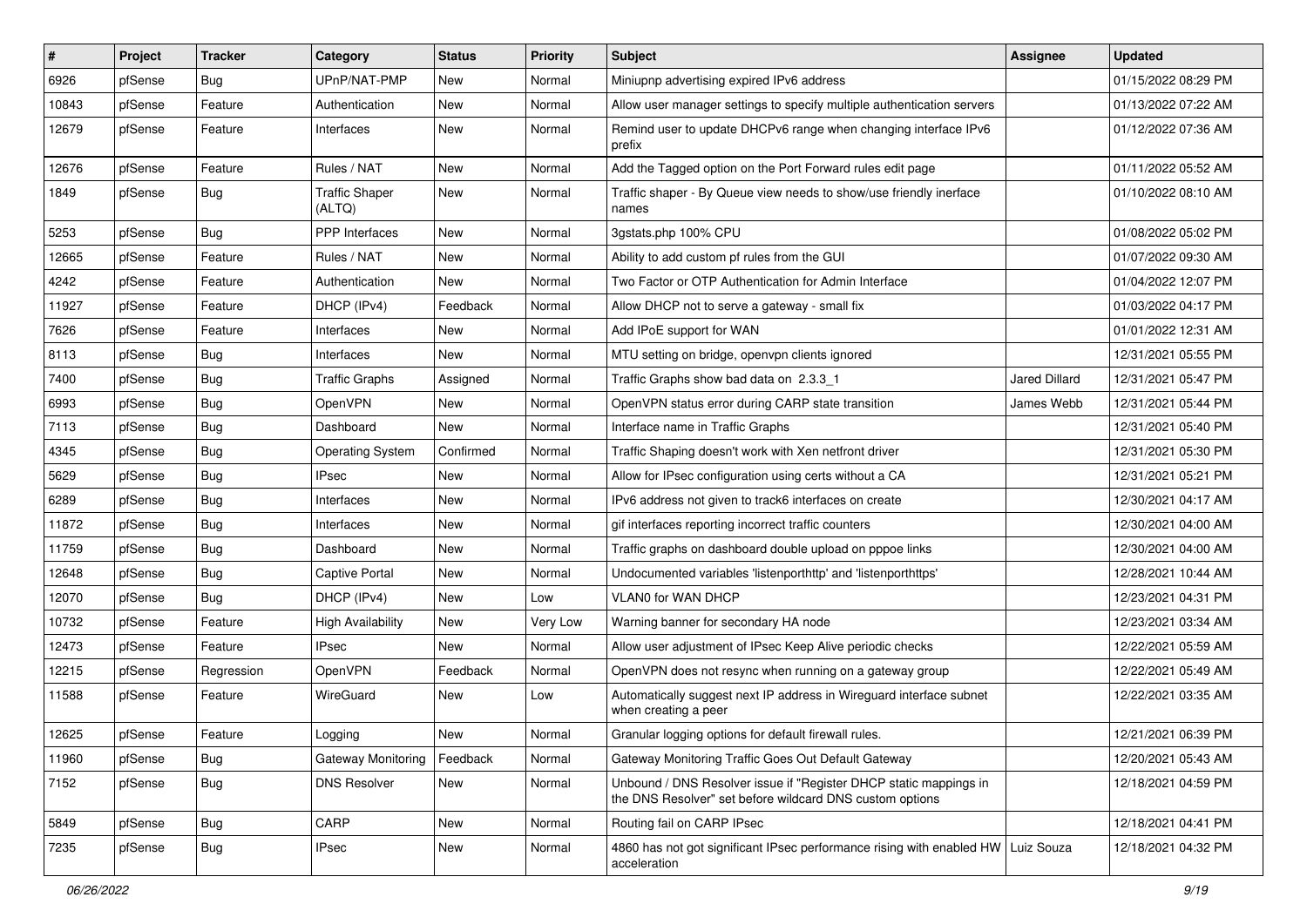| #     | Project | <b>Tracker</b> | Category                | <b>Status</b> | <b>Priority</b> | <b>Subject</b>                                                                                                         | <b>Assignee</b>      | <b>Updated</b>      |
|-------|---------|----------------|-------------------------|---------------|-----------------|------------------------------------------------------------------------------------------------------------------------|----------------------|---------------------|
| 12581 | pfSense | Regression     | DHCP (IPv6)             | New           | Normal          | CARP IPv6 assigned address does not get advertised to endpoints<br>with RADV                                           |                      | 12/16/2021 02:34 PM |
| 12602 | pfSense | Feature        | Dynamic DNS             | New           | Normal          | DHCPv6 should allow DDNS Client updates for hosts                                                                      |                      | 12/15/2021 11:00 AM |
| 12600 | pfSense | Feature        | Aliases / Tables        | New           | Normal          | allow custom mask for a network alias created from a FQDN                                                              |                      | 12/15/2021 10:50 AM |
| 7387  | pfSense | Bug            | Dashboard               | New           | Low             | New Traffic Graph in dashboard resets inverted view to normal view                                                     | <b>Jared Dillard</b> | 12/11/2021 08:14 PM |
| 3796  | pfSense | Bug            | Diagnostics             | Confirmed     | Normal          | States summary fails and is very slow with large state tables                                                          |                      | 12/11/2021 08:03 PM |
| 4604  | pfSense | <b>Bug</b>     | <b>NTPD</b>             | <b>New</b>    | Normal          | NTP time server entries may or may not work, depending upon<br>interfaces selected when configuring NTP service        |                      | 12/11/2021 07:59 PM |
| 1738  | pfSense | Bug            | Backup / Restore        | New           | Very Low        | Restore fails when username in backup is not matching                                                                  |                      | 12/11/2021 07:51 PM |
| 1667  | pfSense | <b>Bug</b>     | L2TP                    | <b>New</b>    | Normal          | L2TP server does not respond properly from a CARP VIP                                                                  |                      | 12/11/2021 07:43 PM |
| 12091 | pfSense | Feature        | Authentication          | New           | Normal          | RFE: Add support for sssd authentication                                                                               |                      | 12/10/2021 04:55 PM |
| 12552 | pfSense | <b>Bug</b>     | OpenVPN                 | New           | Normal          | "Pull DNS" option within OpenVPN client does not cause pfSense to<br>use DNS servers assigned by remote OpenVPN server |                      | 12/08/2021 08:45 AM |
| 12564 | pfSense | Feature        | Aliases / Tables        | <b>New</b>    | Low             | add column to show that an Alias is in use by or not                                                                   |                      | 12/04/2021 07:25 PM |
| 12563 | pfSense | Bug            | OpenVPN                 | New           | Normal          | OpenVPN server doesn't support Framed-IPv6-Address RADIUS<br>attribute                                                 |                      | 12/03/2021 11:19 AM |
| 12547 | pfSense | Bug            | <b>Operating System</b> | Feedback      | Normal          | unsheduled system reboot/crash                                                                                         | Mateusz Guzik        | 12/01/2021 01:20 PM |
| 12551 | pfSense | Feature        | <b>DNS Resolver</b>     | <b>New</b>    | Low             | Add ability to set DNS resolver search domain list                                                                     |                      | 12/01/2021 11:18 AM |
| 12248 | pfSense | Feature        | Package System          | New           | Low             | Package Update Availability Notification                                                                               |                      | 11/28/2021 10:02 AM |
| 12542 | pfSense | Bug            | Virtual IP Addresses    | New           | Normal          | Cannot assign a same IPv6 Link-Local address to different interfaces                                                   |                      | 11/25/2021 01:41 AM |
| 10404 | pfSense | Feature        | <b>NTPD</b>             | <b>New</b>    | Normal          | Consider using chrony for NTP services                                                                                 |                      | 11/23/2021 06:59 PM |
| 12539 | pfSense | <b>Bug</b>     | Interfaces              | New           | Low             | Changing VLAN ID for LAN interface in assignments silently fails.                                                      |                      | 11/23/2021 04:12 AM |
| 7096  | pfSense | <b>Bug</b>     | <b>DNS Resolver</b>     | Feedback      | Normal          | Unbound fails to start on boot if specific network devices are<br>configured in the "Network Interfaces"               |                      | 11/22/2021 08:59 AM |
| 12535 | pfSense | Documentation  | Routing                 | New           | Normal          | Negate Rules function does not match the description                                                                   |                      | 11/19/2021 02:03 PM |
| 4128  | pfSense | Feature        | <b>Notifications</b>    | New           | Normal          | Email notification webgui configuration                                                                                |                      | 11/18/2021 12:48 PM |
| 12249 | pfSense | <b>Bug</b>     | Backup / Restore        | New           | Normal          | HAProxy causing failed ACB backups                                                                                     |                      | 11/15/2021 11:58 PM |
| 4688  | pfSense | Feature        | <b>IPsec</b>            | New           | Normal          | Missing TFC Traffic Flow Confidentiality support                                                                       |                      | 11/15/2021 12:27 PM |
| 12521 | pfSense | Feature        | <b>Operating System</b> | New           | Very Low        | Add the BBR2, QUIC, RACK Congestion Control (CC) protocols                                                             |                      | 11/15/2021 07:40 AM |
| 12519 | ptSense | Bug            | Authentication          | New           | Normal          | Fail authentication using special character in password via the LDAP<br>connector                                      |                      | 11/12/2021 07:39 AM |
| 12509 | pfSense | <b>Bug</b>     | OpenVPN                 | New           | Normal          | Deffered authentication does not work with auth-gen-token<br>external-auth or pusk "auth-token"                        |                      | 11/08/2021 04:01 AM |
| 12508 | pfSense | Bug            | <b>DHCP Relay</b>       | New           | Normal          | DHCP Relay over VPN                                                                                                    |                      | 11/06/2021 11:25 AM |
| 12504 | pfSense | <b>Bug</b>     | Interfaces              | New           | Normal          | BCM57412 NetXtreme-E 10Gb RDMA Ethernet controller issue                                                               |                      | 11/05/2021 04:51 AM |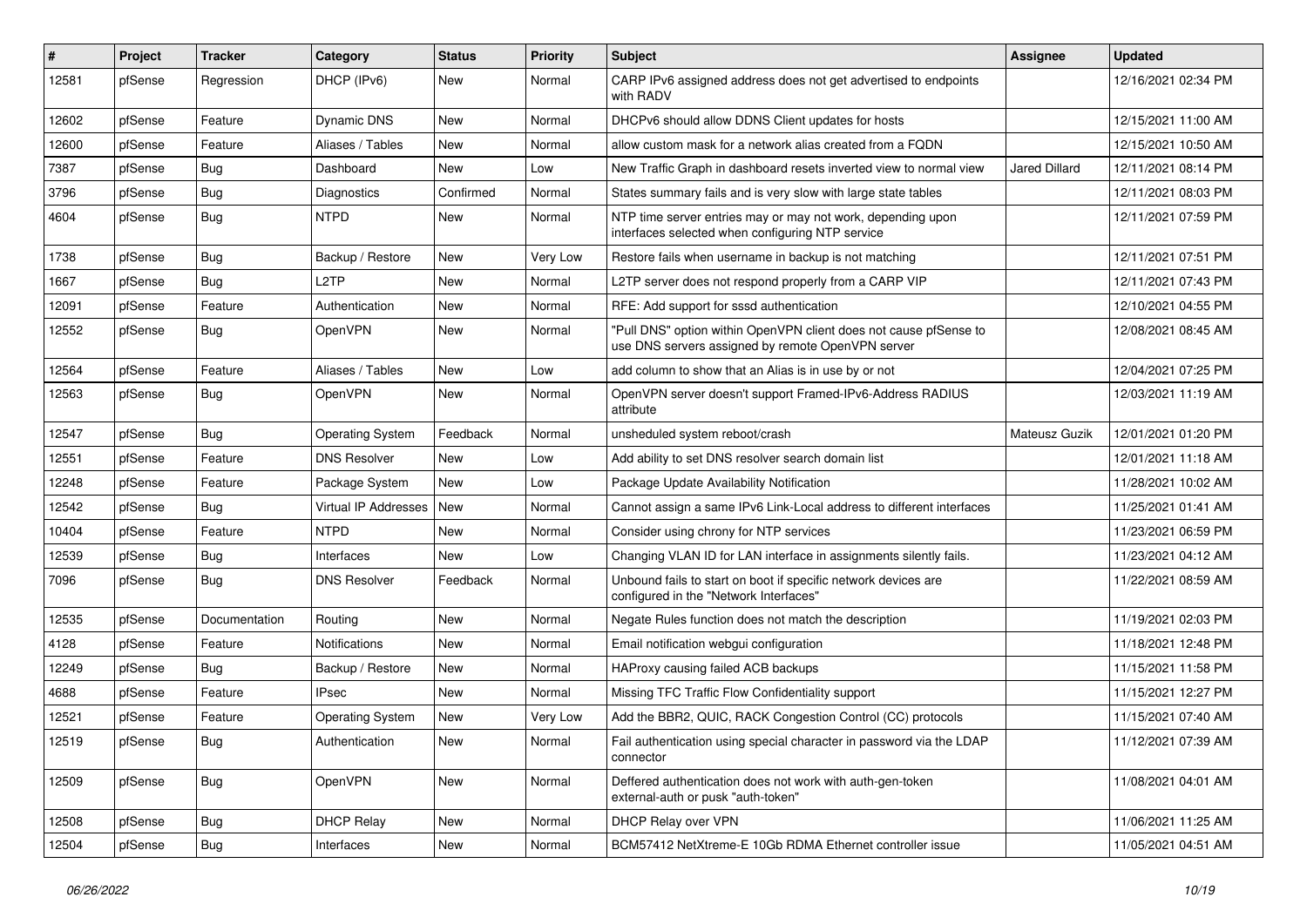| #     | Project | <b>Tracker</b> | Category                        | <b>Status</b>                 | <b>Priority</b> | <b>Subject</b>                                                                                                                   | <b>Assignee</b> | <b>Updated</b>      |
|-------|---------|----------------|---------------------------------|-------------------------------|-----------------|----------------------------------------------------------------------------------------------------------------------------------|-----------------|---------------------|
| 12495 | pfSense | Feature        | Dynamic DNS                     | <b>Pull Request</b><br>Review | Normal          | DynDNS: add deSEC IPv4&v6 simultaneos update                                                                                     | Lukas Wiest     | 11/01/2021 08:53 AM |
| 12494 | pfSense | Feature        | Dynamic DNS                     | <b>Pull Request</b><br>Review | Normal          | DynDNS: make simultaneous update of IP and LegacyIP possible                                                                     | Lukas Wiest     | 11/01/2021 08:52 AM |
| 8576  | pfSense | <b>Bug</b>     | Rules / NAT                     | Feedback                      | Low             | pfSense stops passing traffic after some time when using Outbound<br>NAT pool w/ Sticky Address                                  |                 | 10/28/2021 01:47 PM |
| 8013  | pfSense | <b>Bug</b>     | <b>IPsec</b>                    | <b>New</b>                    | Normal          | IPsec MSS clamping value shared for IPv4 and IPv6                                                                                | Luiz Souza      | 10/28/2021 01:37 PM |
| 11429 | pfSense | <b>Bug</b>     | Web Interface                   | <b>New</b>                    | Normal          | System Log / Settings form activates "Reset Log Files" button on enter                                                           |                 | 10/28/2021 01:35 PM |
| 11440 | pfSense | Feature        | Web Interface                   | New                           | Low             | Expand collapsed sections by clicking anywhere on header                                                                         |                 | 10/28/2021 01:35 PM |
| 12357 | pfSense | <b>Bug</b>     | Captive Portal                  | New                           | Normal          | Captive Portal popup Logout button loads full login page in popup<br>when clicked                                                |                 | 10/27/2021 12:10 PM |
| 12483 | pfSense | <b>Bug</b>     | Configuration<br>Backend        | New                           | Normal          | GUI creates inconsistent config.xml                                                                                              |                 | 10/23/2021 06:48 AM |
| 12436 | pfSense | Bug            | PPPoE Server                    | New                           | Normal          | Pppoe server config gui does not allow setting of chap authentication,<br>and sets the network start address for allocation to 0 |                 | 10/21/2021 08:15 AM |
| 9344  | pfSense | <b>Bug</b>     | Translations                    | New                           | Normal          | OpenVPN click NCP Algorithms will always go to DH Parameters<br>website(in Chinese-Taiwan)                                       |                 | 10/21/2021 03:48 AM |
| 12467 | pfSense | Bug            | <b>Captive Portal</b>           | New                           | Normal          | CP error on client disconnect after reboot                                                                                       |                 | 10/17/2021 05:35 AM |
| 9617  | pfSense | Feature        | PPP Interfaces                  | <b>New</b>                    | Normal          | PPPoE Static IP Configuration in GUI                                                                                             |                 | 10/15/2021 08:52 PM |
| 12459 | pfSense | Todo           | Virtual IP Addresses            | <b>New</b>                    | Normal          | Add IP Alias subnet input validation                                                                                             |                 | 10/15/2021 09:35 AM |
| 12458 | pfSense | Feature        | Authentication                  | New                           | Normal          | Use "unixHomeDirectory" instead of "homeDirectory" when LDAP<br>authentication server is Active Directory                        |                 | 10/15/2021 08:18 AM |
| 12451 | pfSense | Bug            | Virtual IP Addresses            | <b>New</b>                    | Normal          | deleteVIP() does not check RFC2136 Update Source                                                                                 |                 | 10/13/2021 10:06 AM |
| 9633  | pfSense | Feature        | <b>PPPoE Server</b>             | New                           | Normal          | PPPoE/L2TP Server Status Page                                                                                                    |                 | 10/09/2021 12:05 PM |
| 11430 | pfSense | <b>Bug</b>     | Interfaces                      | New                           | Normal          | PHP console spam after Assigning Interfaces                                                                                      |                 | 10/09/2021 10:37 AM |
| 12421 | pfSense | <b>Bug</b>     | Rules / NAT                     | New                           | Normal          | IPV6 limiter bug                                                                                                                 |                 | 10/02/2021 08:44 AM |
| 12401 | pfSense | <b>Bug</b>     | Traffic Graphs                  | New                           | Normal          | Traffic graphs with untagged and tagged VLAN on same interface                                                                   |                 | 09/23/2021 09:18 PM |
| 12393 | pfSense | <b>Bug</b>     | <b>Traffic Shaper</b><br>(ALTQ) | New                           | Low             | Priority of qOthersLow higher than default queues                                                                                |                 | 09/21/2021 02:48 PM |
| 12370 | pfSense | Feature        | Rules / NAT                     | New                           | Low             | Add limiters to Queue column on firewall rule list                                                                               |                 | 09/14/2021 07:37 AM |
| 12300 | pfSense | Feature        | Hardware / Drivers              | New                           | Normal          | Add Aquantia Atlantic driver to pfsense                                                                                          |                 | 09/14/2021 06:49 AM |
| 12367 | pfSense | Todo           | Installer                       | New                           | Normal          | ZFS: Do not show memstick disk on target list                                                                                    |                 | 09/13/2021 07:37 AM |
| 12144 | pfSense | <b>Bug</b>     | <b>Operating System</b>         | In Progress                   | Normal          | Bug in "df -t" filtering if two filesystems use the same mountpoint                                                              | Mateusz Guzik   | 09/10/2021 10:07 AM |
| 12343 | pfSense | Feature        | Diagnostics                     | New                           | Low             | Real time traffic monitoring                                                                                                     |                 | 09/06/2021 01:26 PM |
| 11268 | pfSense | <b>Bug</b>     | Web Interface                   | New                           | Normal          | Cookie named 'id' prevents Edit form fields being set properly                                                                   |                 | 09/03/2021 06:16 AM |
| 9857  | pfSense | Feature        | <b>IPsec</b>                    | New                           | Normal          | IPsec Down/Up SMTP Notifications                                                                                                 |                 | 08/31/2021 08:07 AM |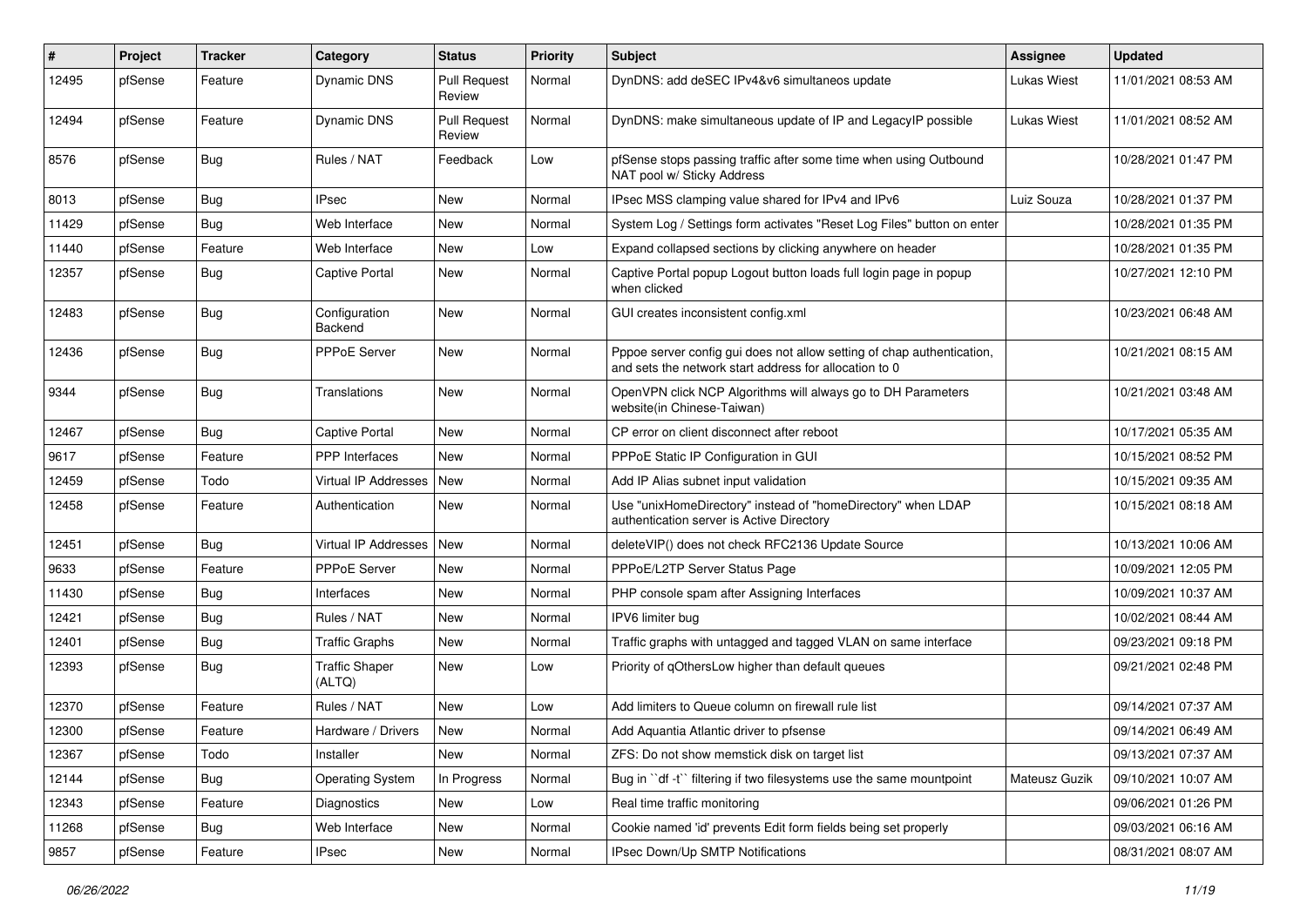| #     | Project | <b>Tracker</b> | Category                | <b>Status</b>                 | Priority | <b>Subject</b>                                                                                                    | <b>Assignee</b> | <b>Updated</b>      |
|-------|---------|----------------|-------------------------|-------------------------------|----------|-------------------------------------------------------------------------------------------------------------------|-----------------|---------------------|
| 6370  | pfSense | Bug            | <b>IPsec</b>            | Confirmed                     | Normal   | IPSEC bound to WAN gateway group and Dynamic DNS doesn't to fail<br>back tunnel to WAN on DDNS update             |                 | 08/31/2021 07:38 AM |
| 4479  | pfSense | Bug            | <b>Operating System</b> | New                           | Normal   | Firewall rules won't match GRE interface after applying IPSEC<br>transport encryption on GRE tunnel               | Luiz Souza      | 08/20/2021 08:46 AM |
| 12283 | pfSense | <b>Bug</b>     | Authentication          | New                           | Normal   | LDAP/RADIUS authentication servers configuration does not allow<br>source IP address to be specified              |                 | 08/20/2021 01:15 AM |
| 6776  | pfSense | Feature        | Rules / NAT             | <b>New</b>                    | Normal   | Allow disabling of "filter rule association" by default                                                           |                 | 08/17/2021 10:56 AM |
| 11619 | pfSense | <b>Bug</b>     | Upgrade                 | New                           | Normal   | Unable to upgrade 2.4.4-p3 to 2.5/21.02-p1                                                                        |                 | 08/15/2021 10:00 AM |
| 12176 | pfSense | Todo           | Interfaces              | <b>Pull Request</b><br>Review | Normal   | Hide WireGuard interfaces on appropriate pages                                                                    |                 | 08/11/2021 12:52 AM |
| 10311 | pfSense | <b>Bug</b>     | <b>OpenVPN</b>          | New                           | Normal   | Too low net.link.ifgmaxlen causes packet drop under load when using<br>OpenVPN inside bridge interface under load |                 | 08/10/2021 03:10 AM |
| 12190 | pfSense | Feature        | Rules / NAT             | <b>New</b>                    | Normal   | Add ability to reference ipv6 prefix in firewall rules and aliases                                                |                 | 08/05/2021 01:47 PM |
| 8794  | pfSense | Feature        | <b>NTPD</b>             | <b>New</b>                    | Normal   | NTP authentiction                                                                                                 | Tod L           | 08/05/2021 01:20 AM |
| 6624  | pfSense | <b>Bug</b>     | <b>IPsec</b>            | Confirmed                     | Normal   | changes in IPsec config should down the connection                                                                | Jim Pingle      | 08/02/2021 12:08 PM |
| 8815  | pfSense | <b>Bug</b>     | Interfaces              | <b>New</b>                    | Normal   | IP addresses are removed from interfaces when link is lost and either<br>IPv4 or IPv6 is dynamic                  | Luiz Souza      | 07/21/2021 07:49 AM |
| 8520  | pfSense | Feature        | Interfaces              | <b>New</b>                    | Normal   | Option to auto-renew DHCP on interface with an offline gateway or<br>marked as down                               |                 | 07/20/2021 11:00 AM |
| 12121 | pfSense | Feature        | OpenVPN                 | New                           | Normal   | Wider "local network(s)" fields in OpenVPN server configuration                                                   |                 | 07/19/2021 07:37 AM |
| 12139 | pfSense | Feature        | <b>DNS Forwarder</b>    | New                           | Normal   | Add support in for specifying a DNSMASQ configuration file                                                        |                 | 07/16/2021 09:45 PM |
| 12120 | pfSense | Feature        | <b>DHCP Relay</b>       | New                           | Normal   | Permit several sets of destination DHCP servers in DHCP relay                                                     |                 | 07/11/2021 05:41 PM |
| 12122 | pfSense | Bug            | Web Interface           | New                           | Normal   | Perform greedy actions asychronously                                                                              |                 | 07/10/2021 01:10 PM |
| 6738  | pfSense | Feature        | Web Interface           | <b>New</b>                    | Normal   | GUI Action Buttons replicated to the top of the List                                                              |                 | 07/10/2021 01:04 PM |
| 10290 | pfSense | Feature        | Aliases / Tables        | New                           | Very Low | Firewall Aliases Add button on top of list                                                                        |                 | 07/10/2021 01:03 PM |
| 11956 | pfSense | Feature        | Web Interface           | New                           | Normal   | "add" button in the top of pages with many user-added items                                                       |                 | 07/10/2021 01:01 PM |
| 628   | pfSense | Feature        | Web Interface           | <b>New</b>                    | Low      | Ability to specify listen IP address of management services (SSH, web<br>interface)                               |                 | 07/09/2021 01:21 PM |
| 6362  | pfSense | Bug            | DHCP (IPv4)             | Confirmed                     | Normal   | DHCP Client ID not used                                                                                           |                 | 07/09/2021 06:30 AM |
| 12077 | pfSense | Feature        | Gateways                | New                           | Normal   | Allow stick-connections per gateway group                                                                         |                 | 06/24/2021 08:45 AM |
| 12067 | pfSense | Bug            | DHCP (IPv4)             | New                           | Very Low | <b>DHCP Monitoring Statistics Error</b>                                                                           |                 | 06/21/2021 08:39 AM |
| 12066 | pfSense | Feature        | Operating System        | New                           | Very Low | Include man and man pages for all core programs and packages                                                      |                 | 06/21/2021 07:44 AM |
| 6055  | pfSense | <b>Bug</b>     | Package System          | Confirmed                     | Low      | Menu items may remain from packages no longer installed                                                           |                 | 06/18/2021 08:46 PM |
| 12055 | pfSense | Feature        | Virtual IP Addresses    | Feedback                      | Normal   | Option to disable XMLRPC Sync for Loopback Virtual IPs                                                            |                 | 06/18/2021 09:05 AM |
| 12056 | pfSense | Bug            | Logging                 | New                           | Normal   | Filterlog says "Unknown Option %u"                                                                                |                 | 06/18/2021 05:51 AM |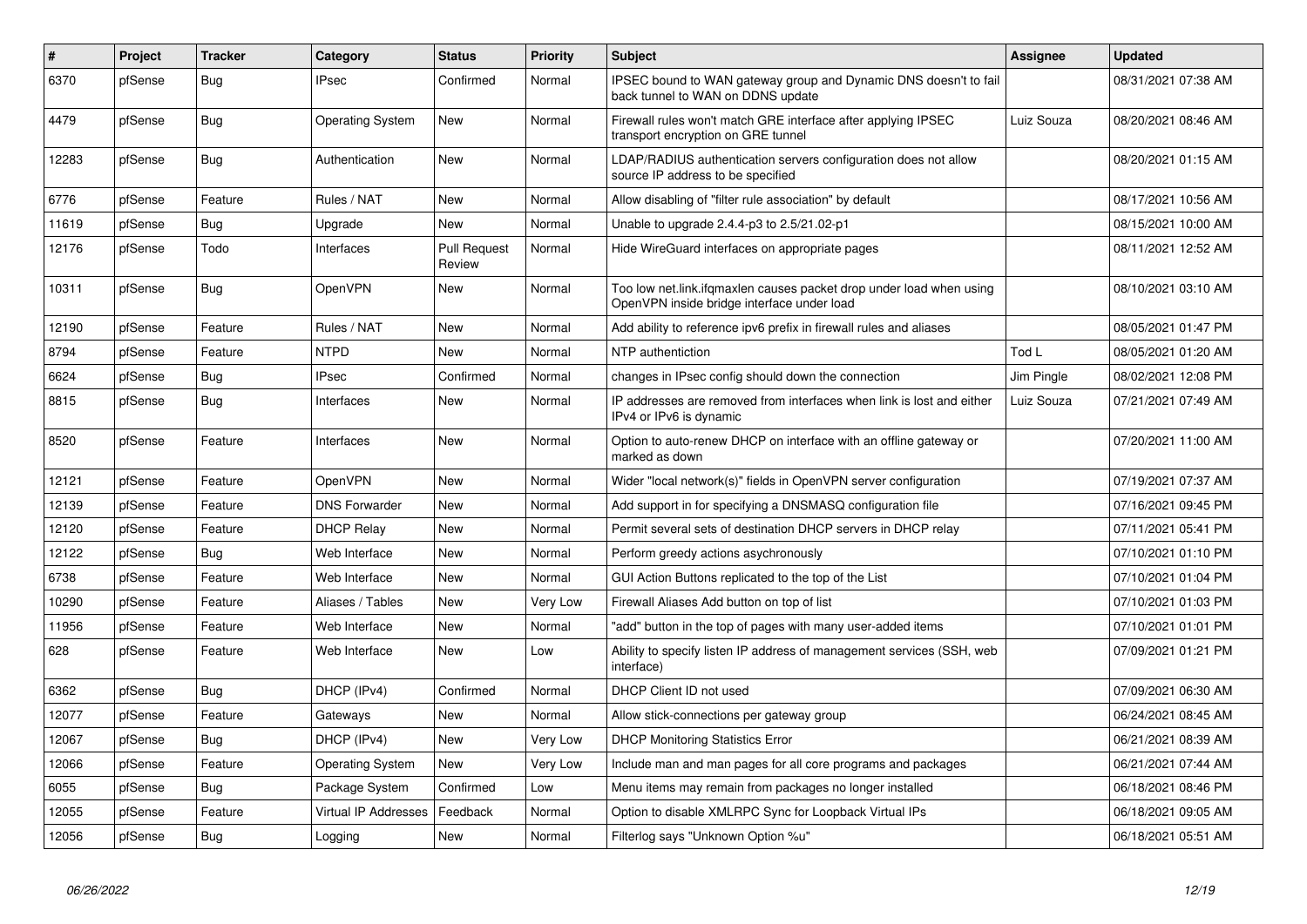| $\vert$ # | Project | <b>Tracker</b> | Category                                        | <b>Status</b> | <b>Priority</b> | Subject                                                                                                  | Assignee | <b>Updated</b>      |
|-----------|---------|----------------|-------------------------------------------------|---------------|-----------------|----------------------------------------------------------------------------------------------------------|----------|---------------------|
| 12025     | pfSense | Todo           | Web Interface                                   | New           | Very Low        | Add 1:1 Validation to Notify Someone They are 1:1 NAT'ing an<br><b>Interface Address</b>                 |          | 06/11/2021 10:05 AM |
| 12013     | pfSense | Bug            | Logging                                         | New           | Low             | Reading log data is inefficient in certain cases                                                         |          | 06/08/2021 07:35 AM |
| 11992     | pfSense | <b>Bug</b>     | Virtual IP Addresses                            | Confirmed     | High            | GRE Tunnel - Does not work with a virtual IP as endpoint                                                 |          | 06/04/2021 01:16 AM |
| 7779      | pfSense | Bug            | OpenVPN                                         | <b>New</b>    | Normal          | Traffic crossing a site-to-site OpenVPN tunnel fails to fragment.                                        |          | 06/02/2021 08:26 AM |
| 11974     | pfSense | Feature        | <b>XMLRPC</b>                                   | <b>New</b>    | Normal          | XMLRPC synchronization for igmmproxy settings                                                            |          | 05/29/2021 03:58 PM |
| 11954     | pfSense | Feature        | <b>IGMP Proxy</b>                               | New           | Normal          | Multicast limits                                                                                         |          | 05/25/2021 12:36 AM |
| 11953     | pfSense | <b>Bug</b>     | <b>IGMP Proxy</b>                               | New           | Normal          | XG-1541 crashes when igmpproxy is enabled and network interfaces<br>status change                        |          | 05/24/2021 04:55 PM |
| 11925     | pfSense | Bug            | OpenVPN                                         | <b>New</b>    | Normal          | Calling-Station-Id always set to WAN IP                                                                  |          | 05/14/2021 09:27 AM |
| 11921     | pfSense | Feature        | <b>DNS Resolver</b>                             | New           | Very Low        | Feature Request: Compile unbound with EDNS Client Subnet (ECS)<br>module (--enable-subnet)               |          | 05/14/2021 07:29 AM |
| 6647      | pfSense | Todo           | Web Interface                                   | New           | Very Low        | <b>Enable Additional Security Headers</b>                                                                |          | 05/14/2021 01:09 AM |
| 10671     | pfSense | <b>Bug</b>     | <b>Operating System</b>                         | New           | Normal          | pfsense 2.4.5_1 does not boot on Gen2 2012R2 HyperV VM                                                   |          | 05/09/2021 06:39 AM |
| 5331      | pfSense | Feature        | <b>IPsec</b>                                    | New           | Normal          | IPSec table for tuning strongswan.conf                                                                   |          | 05/05/2021 12:10 AM |
| 11876     | pfSense | Feature        | Hardware / Drivers                              | New           | Normal          | OpenSSL does not use QAT acceleration on pfSense Plus<br>21.02-RELEASE-p1 or 21.05-DEVELOPMENT           |          | 05/03/2021 08:02 AM |
| 11262     | pfSense | Feature        | Rules / NAT                                     | <b>New</b>    | Normal          | Time Based Rules - selects all days in the current month                                                 |          | 04/27/2021 12:32 PM |
| 11280     | pfSense | Todo           | WireGuard                                       | New           | Normal          | Add WireGuard to ALTQ list                                                                               |          | 04/27/2021 12:32 PM |
| 7201      | pfSense | Feature        | <b>NTPD</b>                                     | <b>New</b>    | Normal          | NTP Support multiple GPS reference clocks                                                                |          | 04/27/2021 12:31 PM |
| 8330      | pfSense | Feature        | DHCP (IPv4)                                     | New           | Normal          | add options for ddns-local-address statements                                                            |          | 04/27/2021 12:31 PM |
| 11856     | pfSense | Feature        | Diagnostics                                     | <b>New</b>    | Normal          | Replace/add Alias or DNS names for known LAN addresses in the<br>State table                             |          | 04/27/2021 08:01 AM |
| 8831      | pfSense | <b>Bug</b>     | <b>IPv6 Router</b><br>Advertisements<br>(RADVD) | New           | Very High       | Radvd causes latency spikes                                                                              |          | 04/19/2021 04:51 AM |
| 11786     | pfSense | <b>Bug</b>     | Services                                        | <b>New</b>    | Normal          | SSH incomplete setup and startup fail while recovering XML backup in<br>a fresh install of pfSense 2.5.0 |          | 04/17/2021 01:36 PM |
| 11761     | pfSense | <b>Bug</b>     | L <sub>2</sub> TP                               | <b>New</b>    | Normal          | L2TP/IPsec VPN : PPP LCP negotiation occurs before user<br>authentication                                |          | 03/31/2021 04:52 AM |
| 11757     | pfSense | Feature        | <b>XMLRPC</b>                                   | New           | Normal          | Allow XMLRPC sync to bypass default auth server in favor of local<br>database                            |          | 03/30/2021 03:18 PM |
| 11731     | pfSense | <b>Bug</b>     | Hardware / Drivers                              | New           | Normal          | Missing support for Realtek USB NICs                                                                     |          | 03/30/2021 04:32 AM |
| 11724     | pfSense | <b>Bug</b>     | Package System                                  | New           | Normal          | Packages unexpectedly removed when changing update branches                                              |          | 03/29/2021 08:09 AM |
| 11730     | pfSense | <b>Bug</b>     | Web Interface                                   | New           | Normal          | Improve visibility of option selections in dark themes                                                   |          | 03/25/2021 09:38 PM |
| 11717     | pfSense | <b>Bug</b>     | Rules / NAT                                     | New           | Normal          | Incorrect port forwarding rules if Destination port alias is not equal to<br>Redirect target port alias  |          | 03/22/2021 06:06 AM |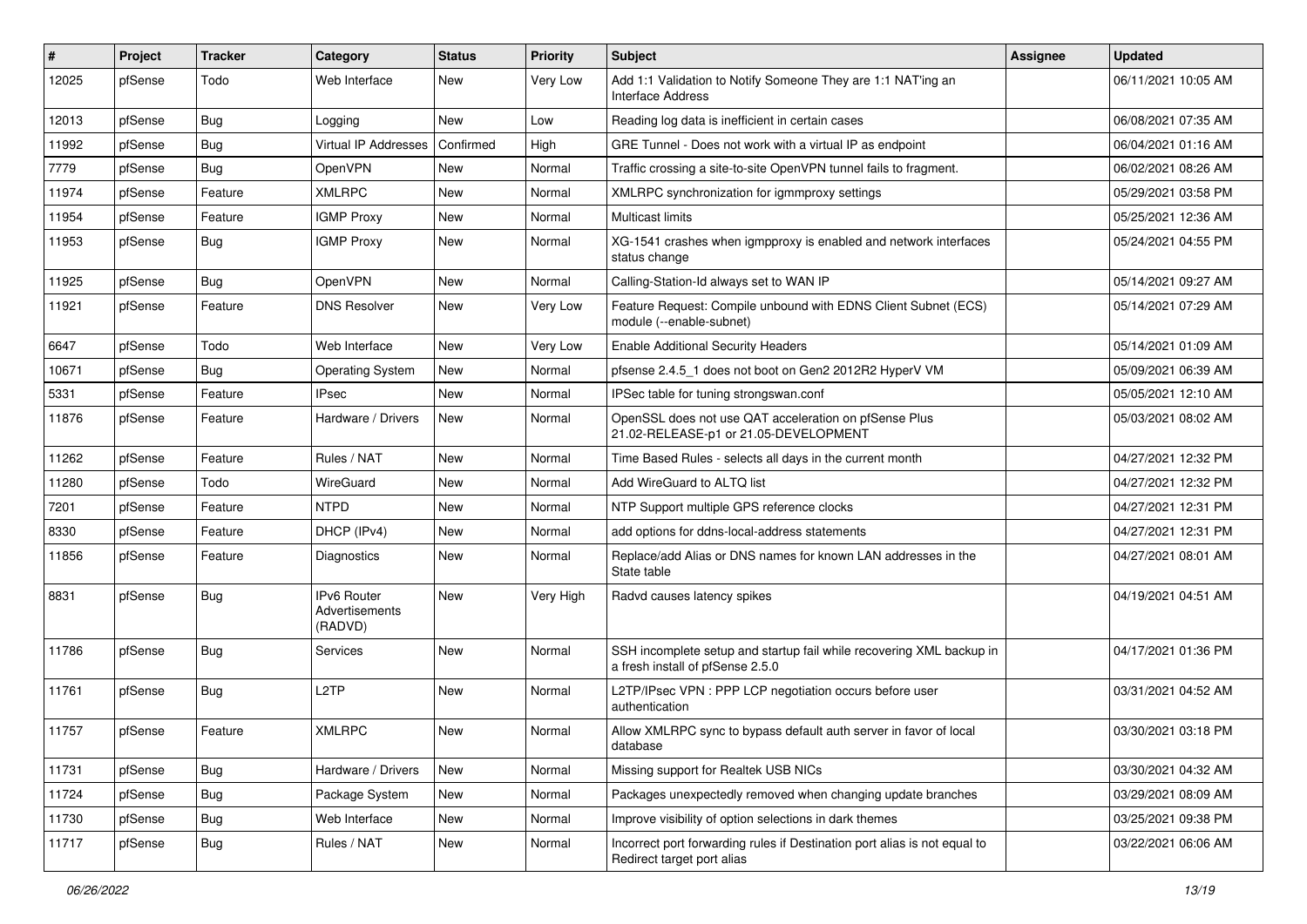| #     | Project | <b>Tracker</b> | Category                        | <b>Status</b>                 | <b>Priority</b> | <b>Subject</b>                                                                                                                                                                                  | Assignee     | <b>Updated</b>      |
|-------|---------|----------------|---------------------------------|-------------------------------|-----------------|-------------------------------------------------------------------------------------------------------------------------------------------------------------------------------------------------|--------------|---------------------|
| 11149 | pfSense | <b>Bug</b>     | <b>DHCP Relay</b>               | New                           | Normal          | DHCP relay won't start with DHCP server behind gateway                                                                                                                                          |              | 03/22/2021 05:13 AM |
| 11715 | pfSense | <b>Bug</b>     | OpenVPN                         | New                           | Normal          | OpenVPN MTU                                                                                                                                                                                     |              | 03/22/2021 01:35 AM |
| 11604 | pfSense | Feature        | WireGuard                       | New                           | Normal          | WireGuard Dynamic Listen Port Randomization                                                                                                                                                     |              | 03/19/2021 10:59 AM |
| 11498 | pfSense | Feature        | WireGuard                       | New                           | Normal          | WireGuard does not pass multicast traffic to peer                                                                                                                                               | Peter Grehan | 03/19/2021 10:59 AM |
| 11302 | pfSense | Feature        | WireGuard                       | New                           | Normal          | WireGuard XMLRPC sync                                                                                                                                                                           |              | 03/19/2021 10:59 AM |
| 11556 | pfSense | <b>Bug</b>     | Rules / NAT                     | New                           | Normal          | Kill all states associated with a NAT address                                                                                                                                                   |              | 03/19/2021 10:29 AM |
| 11657 | pfSense | <b>Bug</b>     | Interfaces                      | New                           | Normal          | netmap_ring_reinit error                                                                                                                                                                        |              | 03/18/2021 10:32 PM |
| 11352 | pfSense | <b>Bug</b>     | FreeBSD                         | New                           | Low             | CTF types > 2^15 in the pfSense kernel config results in DTrace failing                                                                                                                         | Scott Long   | 03/17/2021 02:52 AM |
| 11666 | pfSense | <b>Bug</b>     | Logging                         | New                           | Normal          | GUI Firewall log search not parsing filter.log beyond hard coded limit                                                                                                                          |              | 03/12/2021 11:38 AM |
| 11641 | pfSense | <b>Bug</b>     | Interfaces                      | New                           | Normal          | On xn based interfaces without the VLANMTU flag the first VLAN tag<br>defined does not follow the parent interface MTU settings. All<br>subsequent VLAN tags follow the parent interface's MTU. |              | 03/09/2021 06:42 PM |
| 10708 | pfSense | Bug            | Upgrade                         | New                           | Normal          | ZFS bootpool boot symlink issue                                                                                                                                                                 | Luiz Souza   | 03/08/2021 07:03 AM |
| 11625 | pfSense | Feature        | OpenVPN                         | New                           | Normal          | Cisco-AVPair aliases support                                                                                                                                                                    |              | 03/05/2021 12:35 AM |
| 11589 | pfSense | Feature        | <b>Traffic Graphs</b>           | <b>Pull Request</b><br>Review | Low             | Fix iftop experimental traffic fetcher, unify and improve output style                                                                                                                          |              | 03/03/2021 03:30 PM |
| 2218  | pfSense | Feature        | CARP                            | New                           | Normal          | Ability to delay CARP master status at boot time                                                                                                                                                |              | 03/03/2021 11:57 AM |
| 11541 | pfSense | <b>Bug</b>     | OpenVPN                         | New                           | Normal          | OpenVPN status does not work properly when set to TCP and<br>Concurrent Connections = 1                                                                                                         |              | 03/02/2021 02:27 PM |
| 11548 | pfSense | <b>Bug</b>     | Rules / NAT                     | <b>New</b>                    | Normal          | "rule expands to no valid combination" error from port forward<br>automatic rule mixing IPv4 and IPv6 elements                                                                                  |              | 02/27/2021 03:18 PM |
| 11566 | pfSense | <b>Bug</b>     | Web Interface                   | New                           | Low             | Firewall Maximum Table Entries "default size" is whatever is entered                                                                                                                            |              | 02/27/2021 10:01 AM |
| 10624 | pfSense | <b>Bug</b>     | <b>DNS Resolver</b>             | New                           | Normal          | Unbound configuration memory leak with python module $+$ register<br><b>DHCP</b> leases active                                                                                                  |              | 02/26/2021 10:27 AM |
| 11503 | pfSense | Bug            | OpenVPN                         | New                           | Normal          | Using multiple authentication backends on an OpenVPN server fails                                                                                                                               |              | 02/23/2021 12:23 PM |
| 11508 | pfSense | Todo           | Web Interface                   | <b>Pull Request</b><br>Review | Low             | Update SimplePie to to v1.5.6                                                                                                                                                                   |              | 02/23/2021 07:23 AM |
| 10959 | pfSense | <b>Bug</b>     | <b>Traffic Graphs</b>           | Feedback                      | Low             | Traffic graph stopped on interface used via netmap                                                                                                                                              |              | 02/22/2021 02:57 AM |
| 11473 | pfSense | <b>Bug</b>     | Web Interface                   | New                           | Normal          | System Activity shows invalid data on SG-3100                                                                                                                                                   |              | 02/19/2021 08:12 PM |
| 11438 | pfSense | Feature        | Hardware / Drivers              | New                           | Low             | Allow multiple cryptographic accelerator modules to be loaded at the<br>same time                                                                                                               |              | 02/18/2021 12:40 PM |
| 11418 | pfSense | <b>Bug</b>     | <b>IPsec</b>                    | New                           | Very Low        | 'NAT-T: Force' is broken for IPv6 IPsec                                                                                                                                                         |              | 02/16/2021 08:25 AM |
| 11412 | pfSense | <b>Bug</b>     | Interfaces                      | New                           | Normal          | LLDPD Package Doesn't Work with Switchports                                                                                                                                                     |              | 02/12/2021 08:12 PM |
| 8686  | pfSense | <b>Bug</b>     | <b>IPsec</b>                    | New                           | Normal          | IPsec VTI: Assigned interface firewall rules are never parsed                                                                                                                                   |              | 02/10/2021 12:15 PM |
| 4405  | pfSense | Feature        | <b>Traffic Shaper</b><br>(ALTQ) | In Progress                   | Normal          | Traffic shaping doesn't work when applied to a bridge interface                                                                                                                                 | Luiz Souza   | 02/09/2021 12:05 PM |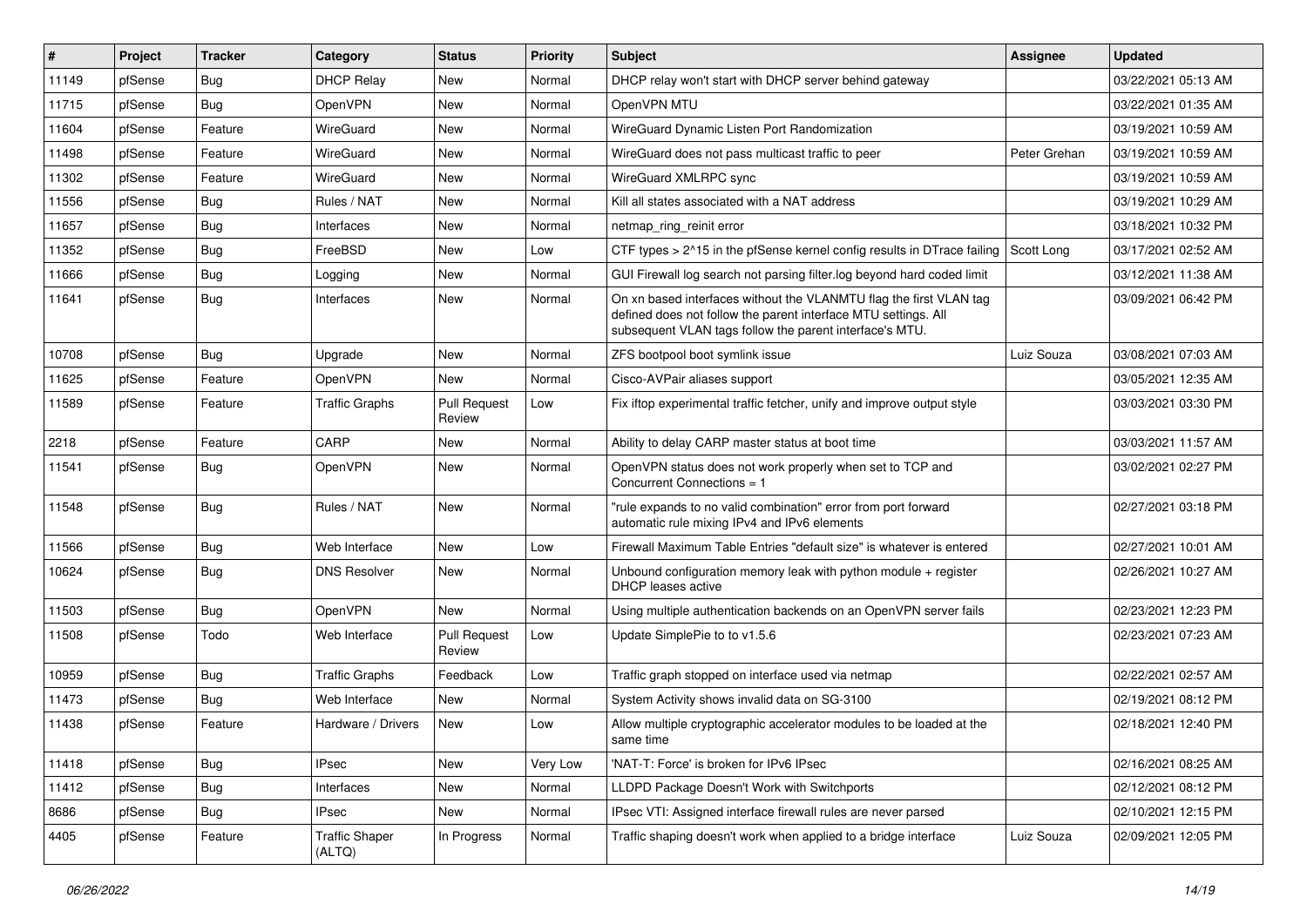| #     | Project | <b>Tracker</b> | Category                            | <b>Status</b> | <b>Priority</b> | <b>Subject</b>                                                                                                                   | Assignee             | <b>Updated</b>      |
|-------|---------|----------------|-------------------------------------|---------------|-----------------|----------------------------------------------------------------------------------------------------------------------------------|----------------------|---------------------|
| 11184 | pfSense | <b>Bug</b>     | FreeBSD                             | New           | Normal          | PF: State policy cannot be configurable                                                                                          |                      | 02/09/2021 02:43 AM |
| 11379 | pfSense | Feature        | Captive Portal                      | New           | Normal          | <b>Template Roll Printer</b>                                                                                                     |                      | 02/07/2021 05:26 AM |
| 11363 | pfSense | <b>Bug</b>     | Installer                           | New           | Normal          | Clean Install 2.5.0 fails due to hardware incompability                                                                          |                      | 02/04/2021 11:06 AM |
| 11369 | pfSense | Feature        | <b>Operating System</b>             | New           | Low             | add Enabling IPv6 Source Address Validation support                                                                              |                      | 02/04/2021 10:03 AM |
| 7389  | pfSense | <b>Bug</b>     | <b>Traffic Shaper</b><br>(Limiters) | In Progress   | Normal          | Limiter does not work with transparent proxy                                                                                     | Luiz Souza           | 02/01/2021 03:31 PM |
| 8611  | pfSense | <b>Bug</b>     | Interfaces                          | In Progress   | Normal          | unable to receive IPv6 RA's on SG-1000, default route lost                                                                       | Luiz Souza           | 02/01/2021 03:31 PM |
| 10892 | pfSense | <b>Bug</b>     | Rules / NAT                         | New           | Low             | Large number of VLAN/LANs make floating rules are to read                                                                        | <b>Jared Dillard</b> | 02/01/2021 03:29 PM |
| 11335 | pfSense | Bug            | Interfaces                          | New           | Normal          | Spoofing the MAC on a LAGG interface does not work for some NIC<br>types.                                                        |                      | 01/29/2021 09:10 AM |
| 11324 | pfSense | Feature        | Logging                             | <b>New</b>    | Normal          | Separate syslog "Remote log servers" Parameters                                                                                  |                      | 01/27/2021 10:47 AM |
| 3895  | pfSense | Feature        | Configuration<br><b>Backend</b>     | New           | Normal          | Timeout for "Apply change"                                                                                                       |                      | 01/25/2021 08:07 AM |
| 9942  | pfSense | Feature        | <b>Operating System</b>             | New           | Normal          | Give pfSense the possibility to change the keyboard Layout for<br>console users                                                  |                      | 01/22/2021 02:33 AM |
| 2042  | pfSense | Bug            | <b>NAT Reflection</b>               | Confirmed     | Low             | NAT reflection doesn't apply to self-initiated traffic                                                                           |                      | 01/21/2021 10:38 PM |
| 11270 | pfSense | Feature        | <b>VPN (Multiple</b><br>Types)      | New           | Low             | Consider integrating Nebula mesh VPN                                                                                             |                      | 01/20/2021 03:34 PM |
| 11257 | pfSense | Feature        | Upgrade                             | <b>New</b>    | Normal          | Installed Packages: Update all button                                                                                            |                      | 01/18/2021 10:45 AM |
| 11243 | pfSense | Feature        | Interfaces                          | New           | Normal          | individual pfctl snort2c tables per interface only blocking IPs for<br>specific interface when a rule triggers in snort/suricata |                      | 01/14/2021 03:02 PM |
| 286   | pfSense | Feature        | Backup / Restore                    | New           | Normal          | Backup/restore users individually                                                                                                |                      | 01/09/2021 03:48 PM |
| 2504  | pfSense | Feature        | <b>LAGG Interfaces</b>              | New           | Normal          | lagg enhancements                                                                                                                |                      | 01/08/2021 12:17 PM |
| 11232 | pfSense | <b>Bug</b>     | <b>Operating System</b>             | New           | Normal          | Fix pfSense_fsync                                                                                                                |                      | 01/08/2021 08:53 AM |
| 11192 | pfSense | <b>Bug</b>     | <b>Traffic Shaper</b><br>(Limiters) | Feedback      | Normal          | Using Limiters causes out of order packets within one TCP or UDP<br>flow                                                         |                      | 01/06/2021 12:09 AM |
| 11213 | pfSense | Feature        | Gateways                            | <b>New</b>    | Low             | Option to mark gateway as down directly from Table                                                                               |                      | 01/03/2021 07:09 AM |
| 10238 | pfSense | Feature        | <b>Operating System</b>             | New           | Very Low        | Periodic Scrub of ZFS filesystem                                                                                                 |                      | 12/31/2020 03:02 PM |
| 9226  | pfSense | Feature        | Web Interface                       | New           | Normal          | zfs GUI functionality - alerts                                                                                                   |                      | 12/31/2020 02:50 PM |
| 11203 | pfSense | <b>Bug</b>     | Certificates                        | New           | Normal          | certificate manager very slow                                                                                                    |                      | 12/31/2020 11:57 AM |
| 10962 | pfSense | Feature        | Dynamic DNS                         | New           | Normal          | Add Cpanel support for Dynamic DNS Clients                                                                                       |                      | 12/28/2020 01:56 PM |
| 11189 | pfSense | Feature        | Captive Portal                      | New           | Normal          | Captive Portal - Tarpit option                                                                                                   |                      | 12/23/2020 06:44 PM |
| 11174 | pfSense | <b>Bug</b>     | <b>Traffic Shaper</b><br>(ALTQ)     | Feedback      | Normal          | Incorrect traffic shaping on pppoe interface                                                                                     |                      | 12/21/2020 11:21 PM |
| 11177 | pfSense | Bug            | Dynamic DNS                         | New           | Normal          | DDNSv6 not using Check IP Services                                                                                               |                      | 12/21/2020 05:02 AM |
| 11169 | pfSense | Feature        | Interfaces                          | New           | Very Low        | Changing interface index order                                                                                                   |                      | 12/17/2020 05:44 AM |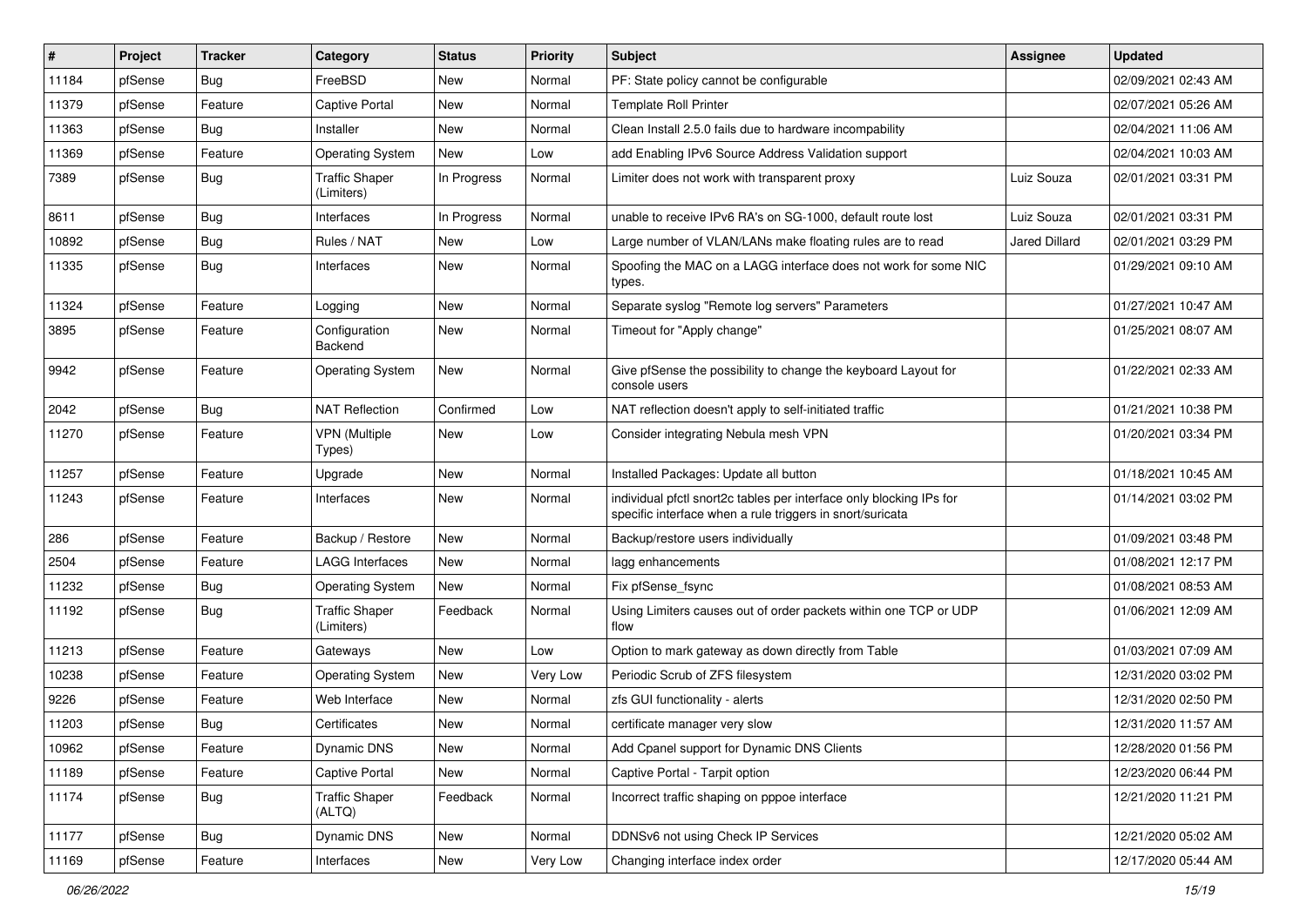| #     | Project | <b>Tracker</b> | Category                        | <b>Status</b>                 | <b>Priority</b> | Subject                                                                                                                 | <b>Assignee</b>       | <b>Updated</b>      |
|-------|---------|----------------|---------------------------------|-------------------------------|-----------------|-------------------------------------------------------------------------------------------------------------------------|-----------------------|---------------------|
| 10223 | pfSense | Feature        | Interfaces                      | New                           | Normal          | Add the ability to create additional loopback interfaces                                                                |                       | 12/15/2020 04:35 PM |
| 10918 | pfSense | Feature        | Aliases / Tables                | New                           | Low             | IP Aliases de-duplication                                                                                               |                       | 12/13/2020 11:37 PM |
| 11147 | pfSense | <b>Bug</b>     | Dynamic DNS                     | New                           | Normal          | Domeneshop DynDNS IPv4 and IPv6                                                                                         |                       | 12/09/2020 11:47 PM |
| 8964  | pfSense | Bug            | <b>IPsec</b>                    | New                           | High            | IPsec async cryptography advanced setting - TCP traffic not passing<br>through                                          | Luiz Souza            | 12/08/2020 12:09 PM |
| 6691  | pfSense | Bug            | DHCP (IPv6)                     | New                           | Normal          | dhcp6c quits after only two tries if no response was received                                                           |                       | 12/07/2020 04:25 PM |
| 11139 | pfSense | Documentation  | Interfaces                      | New                           | Normal          | <b>Bridges and VLANs</b>                                                                                                |                       | 12/07/2020 12:32 PM |
| 11110 | pfSense | Bug            | Backup / Restore                | New                           | Normal          | Backup file should be checked before restoring a specific area                                                          |                       | 12/05/2020 02:50 PM |
| 6051  | pfSense | <b>Bug</b>     | DHCP (IPv6)                     | New                           | Normal          | DHCPv6 Client Failure for additional WAN Address causes<br>2-seconds-service-restart-loop                               |                       | 12/03/2020 01:08 AM |
| 2386  | pfSense | Feature        | Interfaces                      | <b>Pull Request</b><br>Review | Normal          | Bridge member that is not an assigned interface                                                                         | Viktor Gurov          | 12/02/2020 06:01 AM |
| 7943  | pfSense | Bug            | Web Interface                   | New                           | Normal          | CSS Overflow Fix for Drop Down Menus in webConfigurator                                                                 |                       | 11/21/2020 02:54 PM |
| 11093 | pfSense | <b>Bug</b>     | Wireless                        | New                           | Low             | ral(4) driver non-functional in arm64                                                                                   |                       | 11/21/2020 10:45 AM |
| 9654  | pfSense | Bug            | <b>DNS Resolver</b>             | New                           | Normal          | After reboot, the DNS resolver must be restarted before it will advertise<br>the ipv6 DNS address of the router.        |                       | 11/20/2020 03:12 AM |
| 11084 | pfSense | Feature        | Dynamic DNS                     | New                           | Normal          | Dynamic DNS include option to specify virtual IP addresses                                                              |                       | 11/19/2020 01:26 PM |
| 6333  | pfSense | <b>Bug</b>     | Gateway Monitoring              | Confirmed                     | Normal          | Bootup starts/restarts dpinger multiple times                                                                           | Luiz Souza            | 11/16/2020 01:11 PM |
| 8325  | pfSense | Bug            | UPnP/NAT-PMP                    | New                           | Normal          | UPnP not available for pppoe-Clients                                                                                    |                       | 11/15/2020 10:33 AM |
| 6321  | pfSense | <b>Bug</b>     | L2TP                            | <b>New</b>                    | Normal          | Problem with connecting I2tp over ipsec from android and windows                                                        |                       | 11/13/2020 11:01 AM |
| 4740  | pfSense | <b>Bug</b>     | Wireless                        | New                           | Normal          | Intel wireless kernel panic in infrastructure mode with WPA                                                             |                       | 11/13/2020 08:38 AM |
| 10726 | pfSense | <b>Bug</b>     | Rules / NAT                     | New                           | Normal          | Sticky-connections option is bugged - sticky-address cannot be<br>redefined                                             |                       | 11/12/2020 10:12 AM |
| 11056 | pfSense | Feature        | Interfaces                      | <b>New</b>                    | Normal          | Add option to disable flow-control on interfaces in GUI                                                                 |                       | 11/11/2020 04:41 PM |
| 10280 | pfSense | Feature        | Dashboard                       | New                           | Low             | DHCP Leases widget                                                                                                      |                       | 11/07/2020 09:18 PM |
| 10875 | pfSense | <b>Bug</b>     | Gateways                        | New                           | Normal          | PPP periodic reset does not fully restore gateway group round-robin<br>functionality                                    | Luiz Souza            | 11/05/2020 07:44 AM |
| 8263  | pfSense | <b>Bug</b>     | <b>Traffic Shaper</b><br>(ALTQ) | New                           | Normal          | Cannot create a nonlinear `Link Share` service curve because of: "the<br>sum of the child bandwidth higher than parent" |                       | 11/05/2020 07:31 AM |
| 8192  | pfSense | <b>Bug</b>     | Gateway Monitoring   New        |                               | Low             | dpinger - Change in ISP link-local IPv6 address drops connectivity                                                      | Luiz Souza            | 11/05/2020 07:31 AM |
| 9349  | pfSense | <b>Bug</b>     | <b>IPsec</b>                    | Confirmed                     | Normal          | IPSec service start/stop/restart fails after settings change                                                            | Markus<br>Stockhausen | 10/30/2020 01:33 PM |
| 10325 | pfSense | <b>Bug</b>     | Notifications                   | New                           | Normal          | System/Advanced/Notifications/E-Mail - SMTP Notification E-Mail auth<br>password Unexpected Bahaviour                   |                       | 10/30/2020 08:17 AM |
| 11004 | pfSense | Feature        | DHCP (IPv4)                     | New                           | Low             | DHCP reservations with no IP address show entries in DHCP leases                                                        |                       | 10/26/2020 07:22 AM |
| 10995 | pfSense | Feature        | <b>Operating System</b>         | New                           | Low             | Remove VMware MSI-X from the PCI blacklist.                                                                             |                       | 10/20/2020 11:40 AM |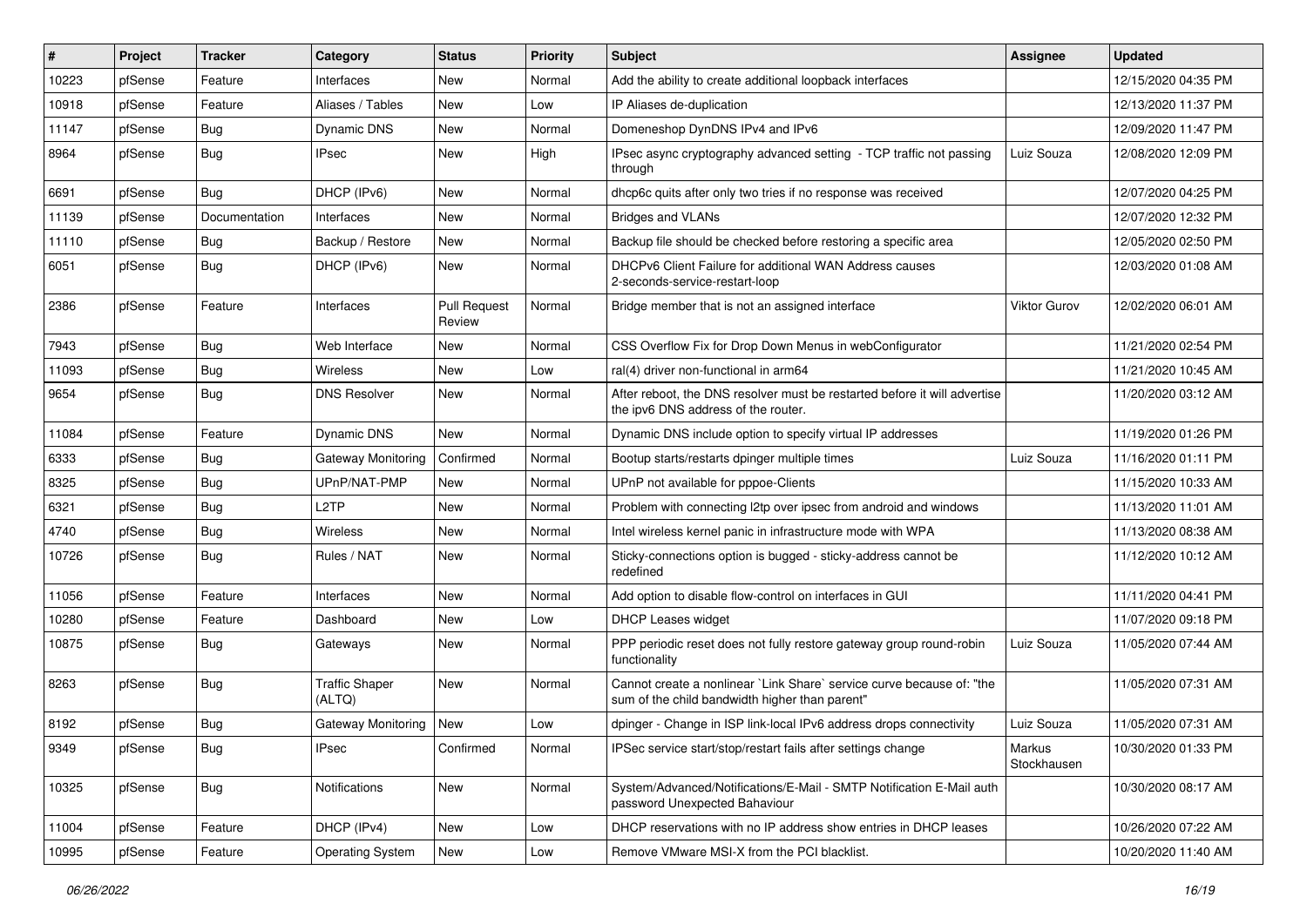| #     | Project | <b>Tracker</b> | Category                        | <b>Status</b>                 | <b>Priority</b> | <b>Subject</b>                                                                                      | Assignee               | <b>Updated</b>      |
|-------|---------|----------------|---------------------------------|-------------------------------|-----------------|-----------------------------------------------------------------------------------------------------|------------------------|---------------------|
| 10980 | pfSense | <b>Bug</b>     | <b>Operating System</b>         | <b>New</b>                    | Normal          | rc.local is executed at login by rc.initial, and not at boot time.                                  |                        | 10/19/2020 09:39 AM |
| 6742  | pfSense | Feature        | Authentication                  | <b>New</b>                    | Normal          | OAuth2 authentication for OpenVPN (and for FreeRadius)                                              | Jim Thompson           | 10/19/2020 09:19 AM |
| 3377  | pfSense | Feature        | <b>Captive Portal</b>           | New                           | Normal          | OAuth2 authentication in captive portal                                                             | Jim Thompson           | 10/19/2020 09:13 AM |
| 7405  | pfSense | Feature        | DHCP (IPv4)                     | <b>New</b>                    | Normal          | Ability to add dhcp host reservations from "Diagnostics -> ARP table"                               |                        | 10/12/2020 08:22 AM |
| 7287  | pfSense | Feature        | <b>NTPD</b>                     | <b>New</b>                    | Normal          | NTP add support for ACTS ref clock                                                                  |                        | 10/12/2020 07:45 AM |
| 9970  | pfSense | Feature        | <b>Captive Portal</b>           | <b>New</b>                    | Low             | Captive Portal and SAML2 Integration                                                                | Mauro Braggio          | 10/12/2020 07:39 AM |
| 10904 | pfSense | Feature        | <b>DHCP Relay</b>               | <b>Pull Request</b><br>Review | Normal          | Support vti interfaces in dhcrelay                                                                  | Luiz Souza             | 10/12/2020 07:35 AM |
| 1257  | pfSense | Feature        | Certificates                    | <b>Pull Request</b><br>Review | Normal          | Handle encypted CA/Certificate private keys                                                         |                        | 10/12/2020 07:12 AM |
| 8149  | pfSense | Feature        | <b>NTPD</b>                     | <b>New</b>                    | Normal          | <b>NTPsec</b>                                                                                       |                        | 10/11/2020 10:59 AM |
| 10952 | pfSense | <b>Bug</b>     | Rules / NAT                     | <b>New</b>                    | Low             | Inconsistency in Subnet Defaults Between Firewall Rules and Interface<br><b>Address Assignments</b> |                        | 10/09/2020 12:50 PM |
| 10714 | pfSense | Bug            | DHCP (IPv6)                     | <b>New</b>                    | Normal          | radvd only gives out the prefix of the "first" IPv6 address of an interface                         |                        | 10/06/2020 01:03 PM |
| 9353  | pfSense | Bug            | Dashboard                       | <b>New</b>                    | Low             | PHPSession errors from limited access to dashboard and widgets                                      |                        | 10/06/2020 09:31 AM |
| 9718  | pfSense | Feature        | Diagnostics                     | <b>New</b>                    | Low             | Make diag states summary table sortable                                                             |                        | 10/06/2020 09:12 AM |
| 4776  | pfSense | Feature        | <b>Wireless</b>                 | <b>New</b>                    | Normal          | Add 802.1x dynamic vlan support                                                                     |                        | 10/02/2020 07:42 AM |
| 6960  | pfSense | Feature        | DHCP (IPv4)                     | <b>New</b>                    | Normal          | Consider replacing ISC DHCP server with KEA DHCP                                                    |                        | 09/24/2020 01:59 PM |
| 1683  | pfSense | Feature        | Rules / NAT                     | New                           | Normal          | PF scrub min-ttl option                                                                             |                        | 09/23/2020 01:52 AM |
| 6167  | pfSense | Bug            | <b>IPsec</b>                    | Confirmed                     | Normal          | IPsec IPComp not working                                                                            | George<br>Neville-Neil | 09/22/2020 06:07 PM |
| 10645 | pfSense | Feature        | Package System                  | New                           | Very Low        | Choosing active repo after restoring config but before starting pkgs<br>auto-installing             |                        | 09/22/2020 01:04 PM |
| 6457  | pfSense | Feature        | Installer                       | <b>New</b>                    | Normal          | Allow ability to configure AWS EC2 AMI via userdata                                                 |                        | 09/21/2020 02:54 PM |
| 7671  | pfSense | Feature        | Gateway Monitoring              | <b>New</b>                    | Normal          | Gateway Monitoring Via Custom Script or Telnet.                                                     |                        | 09/18/2020 02:59 PM |
| 8432  | pfSense | Bug            | Dynamic DNS                     | <b>New</b>                    | Normal          | Dynamic DNS Client gives an error that it can't find IPv6 address when<br>WAN interface is a LAGG   |                        | 09/17/2020 05:23 AM |
| 10890 | pfSense | Feature        | Interfaces                      | <b>New</b>                    | Normal          | Allow multiple assigned interfaces to track status of a single switch port                          |                        | 09/14/2020 07:20 AM |
| 4298  | pfSense | <b>Bug</b>     | <b>SNMP</b>                     | Assigned                      | Very Low        | Excessive errors from snmpd                                                                         | Luiz Souza             | 09/13/2020 08:21 AM |
| 9130  | pfSense | Feature        | DHCP (IPv4)                     | <b>New</b>                    | Normal          | Request ID [#INC-16195]: DHCP - PXE Boot                                                            |                        | 09/10/2020 01:39 PM |
| 4591  | pfSense | Feature        | <b>IPsec</b>                    | <b>New</b>                    | Normal          | IPSec Failover Support for IP Addresses instead of Dynamic DNS /<br><b>Failover Group</b>           |                        | 09/04/2020 12:17 AM |
| 10765 | pfSense | <b>Bug</b>     | Authentication                  | <b>New</b>                    | Normal          | Ampersands in Idap_extended_query are escaped twice                                                 |                        | 09/02/2020 07:55 AM |
| 10839 | pfSense | Feature        | <b>Traffic Shaper</b><br>(ALTQ) | <b>New</b>                    | Normal          | Add popular messengers to the Traffic Shaper Wizard                                                 |                        | 08/18/2020 10:07 AM |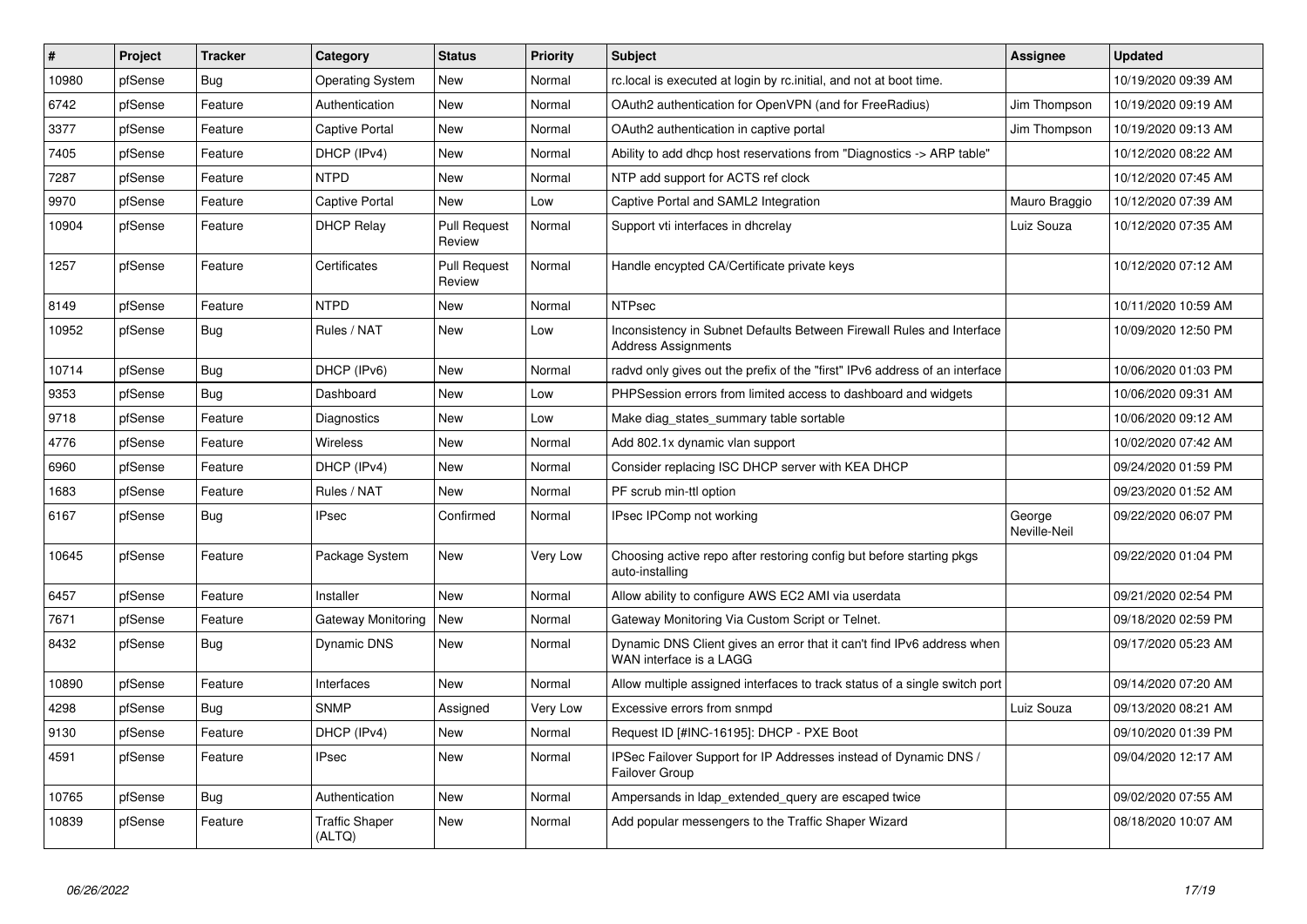| #     | Project | <b>Tracker</b> | Category                        | <b>Status</b> | <b>Priority</b> | Subject                                                                                                                      | <b>Assignee</b> | <b>Updated</b>      |
|-------|---------|----------------|---------------------------------|---------------|-----------------|------------------------------------------------------------------------------------------------------------------------------|-----------------|---------------------|
| 10833 | pfSense | <b>Bug</b>     | Configuration<br>Backend        | New           | Normal          | unbound exits on configuration error when link status flaps on LAN<br>interface                                              |                 | 08/13/2020 11:53 PM |
| 10822 | pfSense | Bug            | DHCP (IPv6)                     | New           | Normal          | Deprecated IPv6 prefix won't be announced as deprecated to clients                                                           |                 | 08/10/2020 09:23 AM |
| 10805 | pfSense | Feature        | Hardware / Drivers              | New           | Normal          | Intel QAT (QuickAssist) encryption support for PfSense                                                                       |                 | 07/31/2020 03:13 PM |
| 10802 | pfSense | Feature        | DHCP (IPv4)                     | New           | Very Low        | Seperator for DHCP Static Mapped leases                                                                                      |                 | 07/31/2020 10:30 AM |
| 8820  | pfSense | <b>Bug</b>     | Rules / NAT                     | New           | Low             | System/Advanced/Misc - "Do not kill connections when schedule<br>expires" UN-checked still leaves existing connections open. |                 | 07/28/2020 10:59 AM |
| 10584 | pfSense | Bug            | Hardware / Drivers              | New           | Normal          | SG-3100 with M.2: shutdown instead of reboot                                                                                 |                 | 07/21/2020 03:08 AM |
| 8380  | pfSense | Bug            | OpenVPN                         | New           | Normal          | OpenVPN RADIUS password length is not constant                                                                               | Jim Pingle      | 07/17/2020 11:46 AM |
| 6544  | pfSense | Feature        | DHCP (IPv4)                     | New           | Very Low        | RFC 3046 DHCP Option 82 support (and RFC 3315/4649/4580 for<br>IPv6                                                          |                 | 07/13/2020 02:14 AM |
| 10731 | pfSense | Feature        | <b>XMLRPC</b>                   | <b>New</b>    | Very Low        | XML-sync primary/secondary config flag                                                                                       |                 | 07/06/2020 03:52 PM |
| 8502  | pfSense | <b>Bug</b>     | Web Interface                   | Confirmed     | Low             | main (top) menu items do not drop down in some cases                                                                         |                 | 07/06/2020 02:39 PM |
| 9717  | pfSense | Feature        | Web Interface                   | New           | Low             | Search box for pfsense?                                                                                                      |                 | 07/05/2020 02:14 PM |
| 10729 | pfSense | <b>Bug</b>     | Package System                  | New           | Normal          | Certificate verification failed for pkg.freebsd.org                                                                          |                 | 07/05/2020 01:12 AM |
| 9876  | pfSense | Feature        | <b>Operating System</b>         | New           | Normal          | PFsense on KVM: Web interface hint to disable "Hardware Checksum"<br>Offloading'                                             |                 | 07/03/2020 07:11 AM |
| 10718 | pfSense | Feature        | Notifications                   | New           | Normal          | Email notifications - add new field to enter a from: name                                                                    |                 | 07/01/2020 09:08 AM |
| 10712 | pfSense | <b>Bug</b>     | Rules / NAT                     | New           | Normal          | "default allow LAN IPv6 to any" rule does not work right after boot<br>when using IPv6 PD                                    |                 | 06/30/2020 12:17 AM |
| 10715 | pfSense | Bug            | <b>DHCP Relay</b>               | New           | Normal          | DHCPv6 relay always uses the "first" IPv6 address of an interface                                                            |                 | 06/29/2020 05:01 AM |
| 10701 | pfSense | <b>Bug</b>     | Web Interface                   | New           | Very Low        | Firewall Log too wide with Rule Description Column                                                                           |                 | 06/25/2020 07:36 AM |
| 8712  | pfSense | Feature        | <b>Traffic Shaper</b><br>(ALTQ) | New           | Normal          | QOS on ipsec links                                                                                                           |                 | 06/22/2020 06:27 AM |
| 7986  | pfSense | <b>Bug</b>     | Wireless                        | New           | Normal          | WLAN card no longer properly initialized under 2.4.0                                                                         |                 | 06/19/2020 08:08 AM |
| 8464  | pfSense | <b>Bug</b>     | Wireless                        | New           | Very Low        | Wireless USB card does not connect to WiFi automatically after<br>reboot/halt                                                |                 | 06/19/2020 03:44 AM |
| 10651 | pfSense | Feature        | OpenVPN                         | New           | Normal          | Remove/replace deprecated OpenVPN options                                                                                    |                 | 06/10/2020 11:32 AM |
| 8087  | pfSense | <b>Bug</b>     | Authentication                  | New           | Normal          | Provide Calling-Station-ID to RADIUS backed VPN connections                                                                  |                 | 06/06/2020 05:36 AM |
| 10621 | pfSense | Feature        | Hardware / Drivers              | Feedback      | Normal          | Update system.inc/system_identify_specific_platform() update to<br>accommodate AWS, Azure and GCP                            |                 | 06/02/2020 03:16 PM |
| 2983  | pfSense | Feature        | DHCP (IPv4)                     | New           | Normal          | DHCPD: Add vendor-class-identifier and MAC-OIDs                                                                              |                 | 05/29/2020 09:24 PM |
| 10577 | pfSense | <b>Bug</b>     | Hardware / Drivers              | Feedback      | Normal          | intel x553 (c3000 chipset) loading x520 driver                                                                               |                 | 05/28/2020 03:59 AM |
| 8324  | pfSense | <b>Bug</b>     | Hardware / Drivers              | New           | Normal          | bxe cards require promisc for OSPF                                                                                           | Luiz Souza      | 05/25/2020 03:19 PM |
| 10581 | pfSense | Feature        | Logging                         | New           | Normal          | Provide ability to disable nginx access logging to remote syslog server                                                      |                 | 05/21/2020 08:36 PM |
| 10467 | pfSense | Feature        | Notifications                   | New           | Very Low        | Email alert functionality for system health                                                                                  |                 | 05/21/2020 06:02 AM |